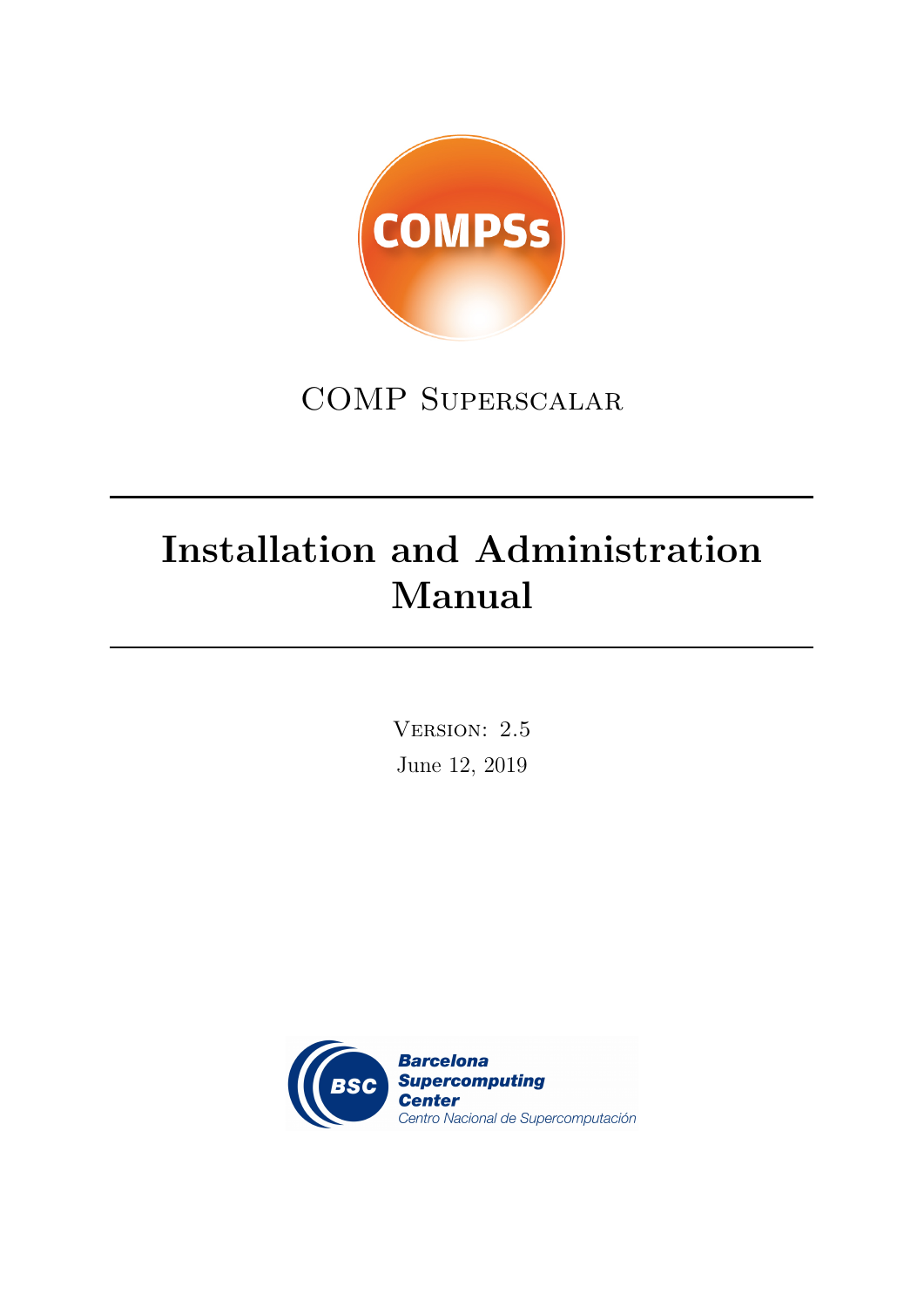This manual only provides information about how to install and configure COMPSs. Specifically, it details the installation process for Debian based distributions and for Red-Hat based distributions, and the steps to configure COMPSs properly.

If you are not wondering to install COMPSs please consider using our already prepared Virtual Machine available at our webpage: <http://compss.bsc.es> .

For further information about the application execution please refer to the COMPSs User Manual: Application execution guide available at [http://compss.bsc.es/releases/](http://compss.bsc.es/releases/compss/latest/docs/COMPSs_User_Manual_App_Exec.pdf) [compss/latest/docs/COMPSs\\_User\\_Manual\\_App\\_Exec.pdf](http://compss.bsc.es/releases/compss/latest/docs/COMPSs_User_Manual_App_Exec.pdf) .

For further information about the application development please refer to the COMPSs User Manual: Application development guide available at <http://compss.bsc.es/> .

For full COMPSs application examples (codes, execution commands, results, logs, etc.) please refer to the COMPSs Sample Applications available at [http://compss.bsc.](http://compss.bsc.es/releases/compss/latest/docs/COMPSs_User_Manual_App_Development.pdf) [es/releases/compss/latest/docs/COMPSs\\_User\\_Manual\\_App\\_Development.pdf](http://compss.bsc.es/releases/compss/latest/docs/COMPSs_User_Manual_App_Development.pdf) .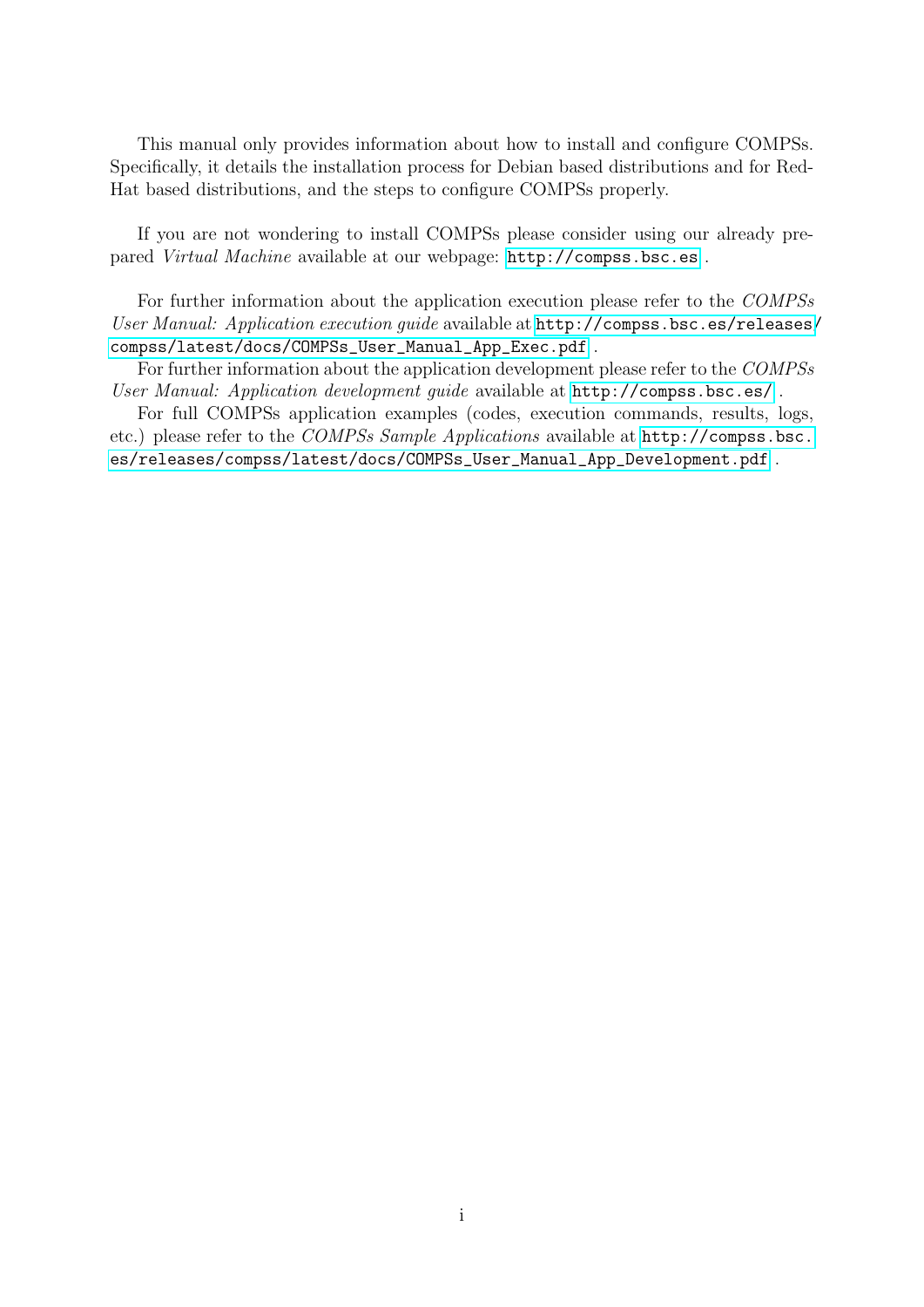## Contents

| 1              |                                 | <b>COMP</b> Superscalar (COMPSs)<br>$\mathbf{1}$                                                                                                                                                                                                                                                |
|----------------|---------------------------------|-------------------------------------------------------------------------------------------------------------------------------------------------------------------------------------------------------------------------------------------------------------------------------------------------|
| $\bf{2}$       | 2.1<br>2.2                      | $\overline{2}$<br>Dependencies<br>$\overline{2}$<br>$\overline{2}$                                                                                                                                                                                                                              |
| 3              | 3.1                             | 3<br><b>Building from sources</b><br>3                                                                                                                                                                                                                                                          |
|                |                                 |                                                                                                                                                                                                                                                                                                 |
| 4              | Pip<br>4.1<br>4.2<br>4.3<br>4.4 | $\overline{\mathbf{4}}$<br>$\overline{4}$<br>$\overline{5}$<br>$\boldsymbol{6}$<br>$\overline{6}$                                                                                                                                                                                               |
| $\bf{5}$       | 5.1<br>5.2<br>5.3<br>5.4        | $\overline{7}$<br>Supercomputers<br>$\overline{7}$<br>$\overline{7}$<br>8<br>9                                                                                                                                                                                                                  |
| 6              |                                 | <b>Additional Configuration</b><br>14                                                                                                                                                                                                                                                           |
|                | 6.1<br>6.2                      | 14<br>15                                                                                                                                                                                                                                                                                        |
|                |                                 | 6.2.1 OCCI (Open Cloud Computing Interface) connector<br>15                                                                                                                                                                                                                                     |
| $\overline{7}$ | 7.1<br>7.2<br>7.3               | 16<br><b>Configuration Files</b><br>16<br>17<br>18<br>18<br>Parallel execution on one single process configuration<br>7.3.1<br>Cluster and grid configuration (static resources) $\ldots \ldots \ldots$<br>19<br>7.3.2<br>7.3.3<br>20<br>Cloud configuration (dynamic resources)<br>7.3.4<br>21 |
|                |                                 | 24<br>7.3.4.1<br>Cloud connectors: JClouds<br>7.3.4.2<br>26<br>26<br>7.3.4.3<br>Cloud connectors: Docker<br>7.3.4.4<br>26<br>27<br>7.3.5                                                                                                                                                        |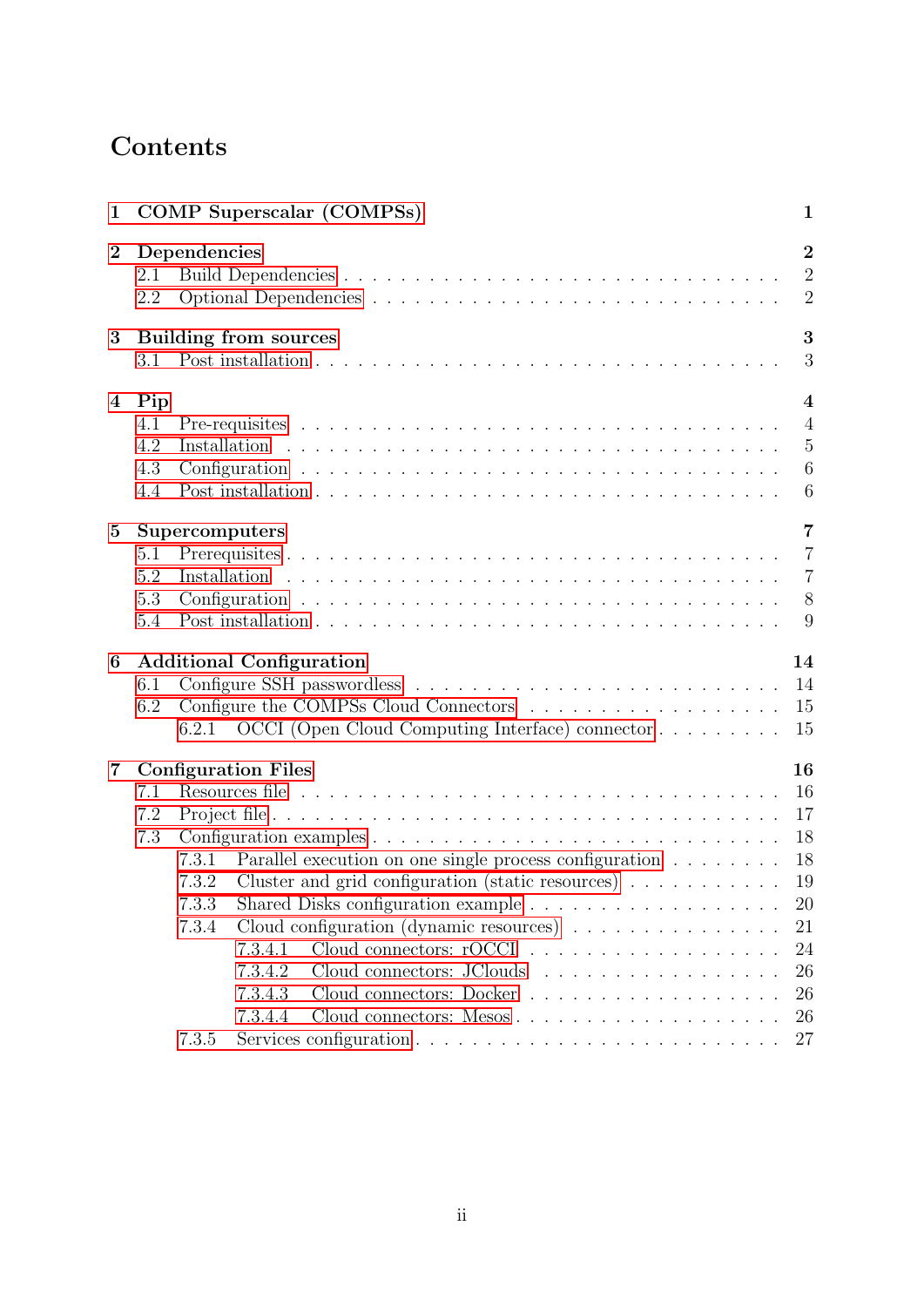## List of Figures

| Structure of COMPSs queue scripts. In Blue user scripts, in Green queue      |  |
|------------------------------------------------------------------------------|--|
| scripts and in Orange system dependant scripts $\ldots \ldots \ldots \ldots$ |  |
|                                                                              |  |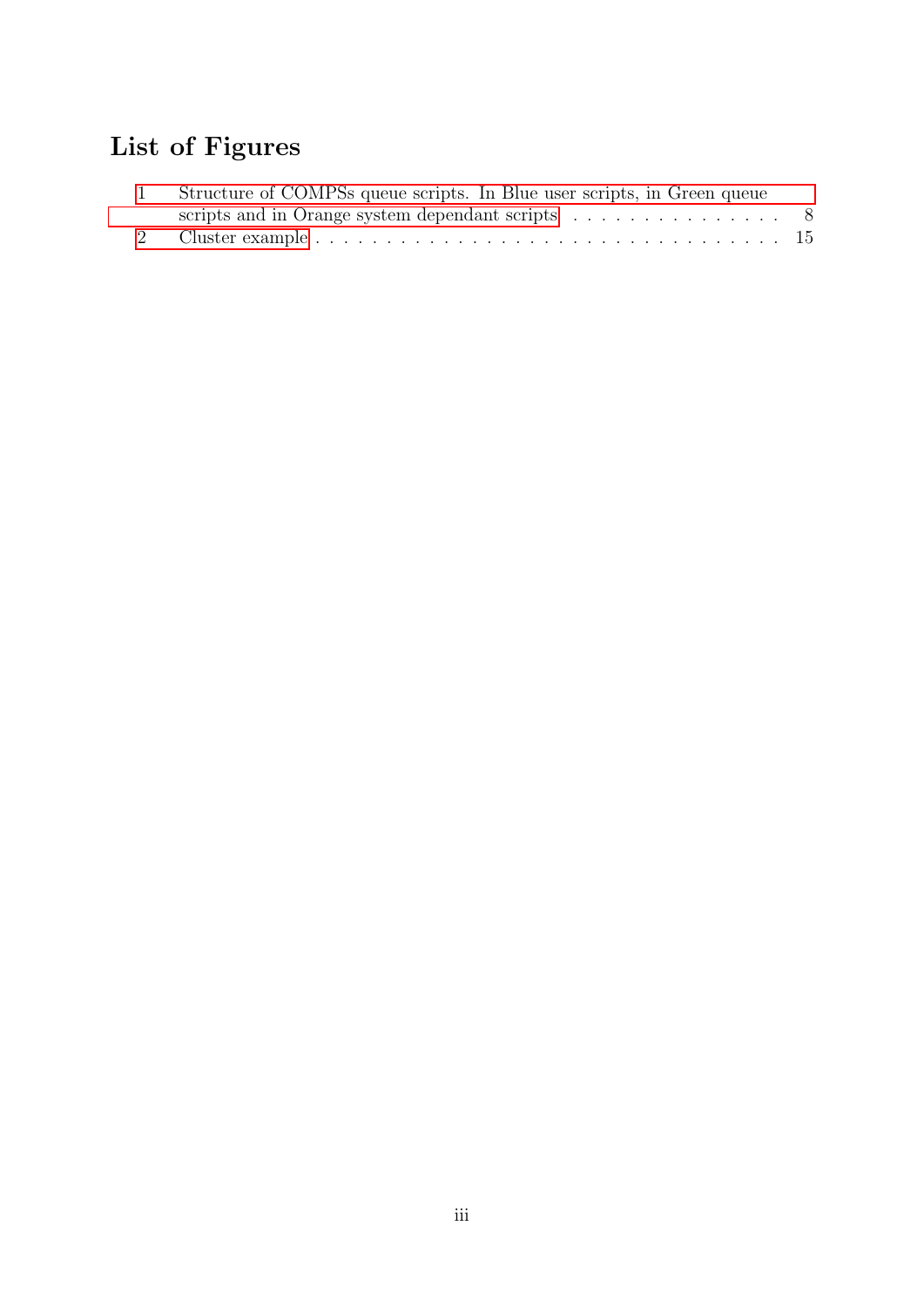## List of Tables

| $\mathbf{1}$   |                                                                                             |  |
|----------------|---------------------------------------------------------------------------------------------|--|
| 2              | Properties supported by any SSH based connector in the project. xml file. 24                |  |
|                |                                                                                             |  |
|                |                                                                                             |  |
| 5 <sup>5</sup> | JClouds extensions in the project. xml file. $\ldots \ldots \ldots \ldots \ldots \ldots$ 26 |  |
|                | 6 Mesos connector options in project. xml file. 27                                          |  |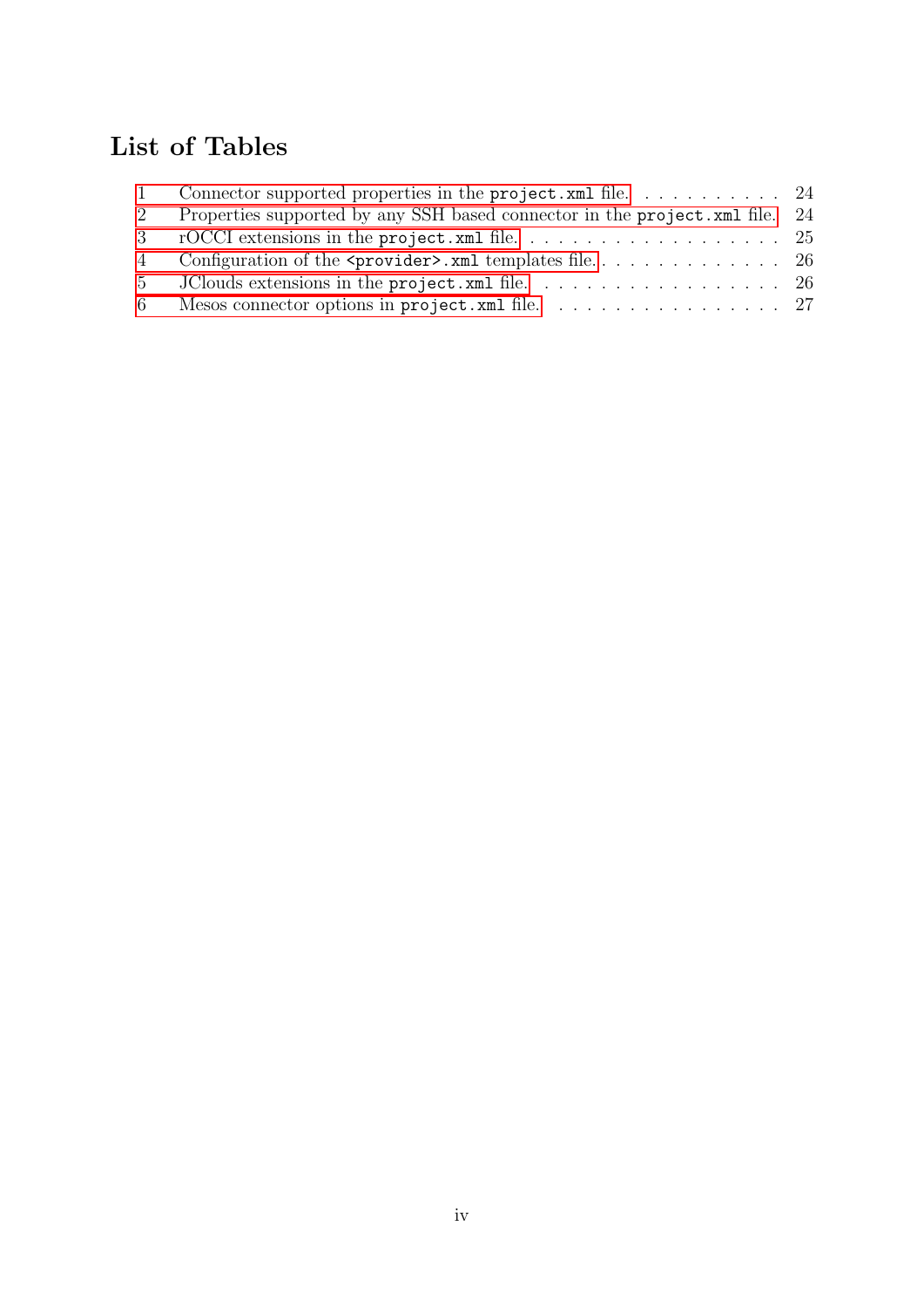## <span id="page-5-0"></span>1 COMP Superscalar (COMPSs)

COMP Superscalar (COMPSs) is a programming model which aims to ease the development of applications for distributed infrastructures, such as Clusters, Grids and Clouds. COMP Superscalar also features a runtime system that exploits the inherent parallelism of applications at execution time.

For the sake of programming productivity, the COMPSs model has four key characteristics:

- Sequential programming: COMPSs programmers do not need to deal with the typical duties of parallelization and distribution, such as thread creation and synchronization, data distribution, messaging or fault tolerance. Instead, the model is based on sequential programming, which makes it appealing to users that either lack parallel programming expertise or are looking for better programmability.
- Infrastructure unaware: COMPSs offers a model that abstracts the application from the underlying distributed infrastructure. Hence, COMPSs programs do not include any detail that could tie them to a particular platform, like deployment or resource management. This makes applications portable between infrastructures with diverse characteristics.
- Standard programming languages: COMPSs is based on the popular programming language Java, but also offers language bindings for Python and  $C/C++$  applications. This facilitates the learning of the model, since programmers can reuse most of their previous knowledge.
- <span id="page-5-1"></span>• No APIs: In the case of COMPSs applications in Java, the model does not require to use any special API call, pragma or construct in the application; everything is pure standard Java syntax and libraries. With regard the Python and  $C/C++$ bindings, a small set of API calls should be used on the COMPSs applications.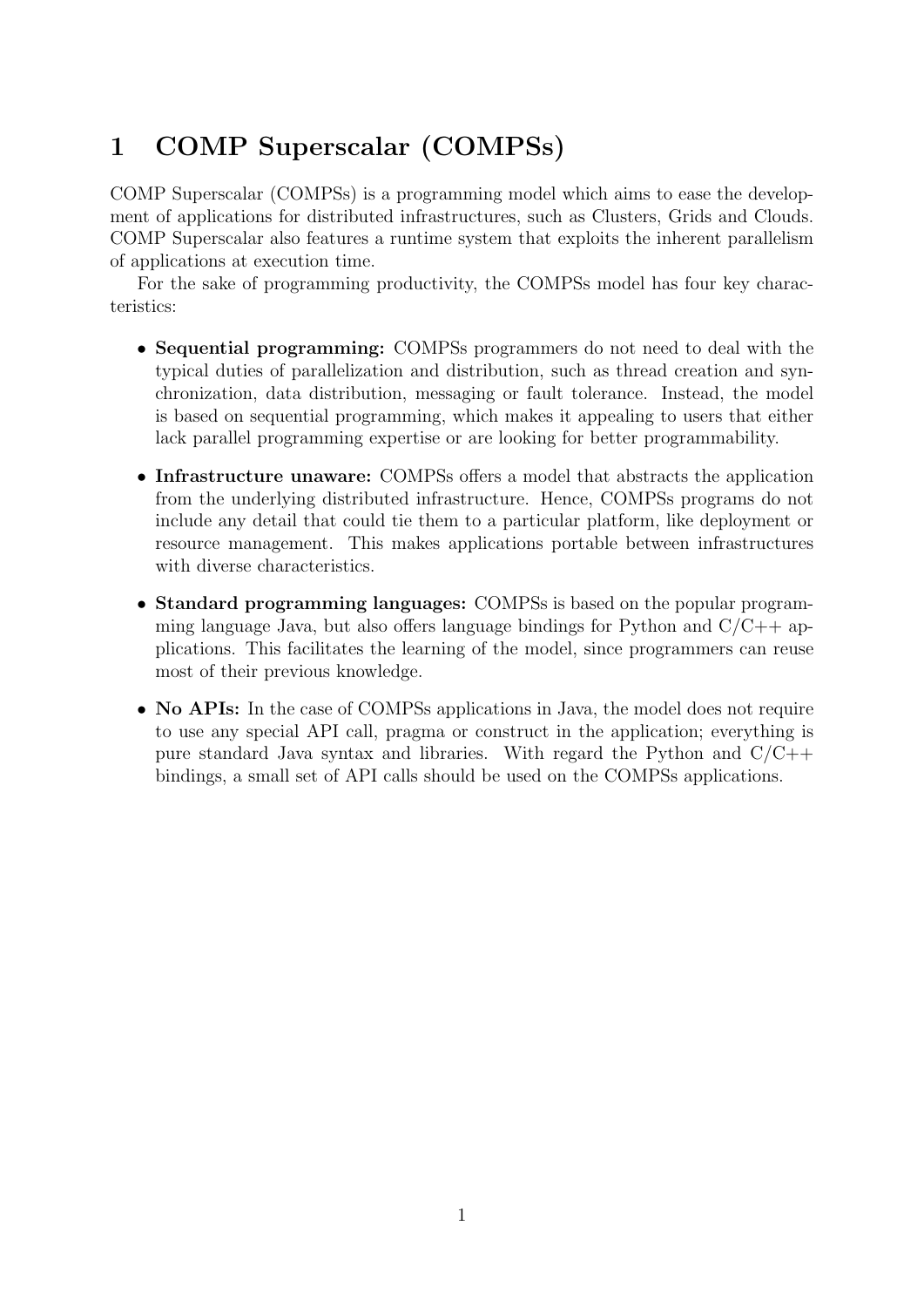## 2 Dependencies

Next we provide a list of dependencies for installing COMPSs package. The exact names may vary depending on the Linux distribution but this list provides a general overview of the COMPSs dependencies. For specific information about your distribution please check the Depends section at your package manager (apt, yum, zypper, etc.).

| <b>COMPSs Runtime</b>        | openjdk-8-jre, graphviz, xdg-utils, openssh-server                                                                                                          |
|------------------------------|-------------------------------------------------------------------------------------------------------------------------------------------------------------|
| <b>COMPSs Python Binding</b> | libtool, automake, build-essential, python $(>= 2.7)$<br>$\implies$ 3.6), python-dev — python3-dev, python-<br>setuptools— python3-setuptools, libpython2.7 |
| COMPSs $C/C++$ Binding       | libtool, automake, build-essential, libboost-all-dev,<br>libxml2-dev                                                                                        |
| COMPSs Autoparallel          | libgmp3-dev, flex, bison, libbison-dev, texinfo, libffi-dev,<br>astor, sympy, enum34, islpy                                                                 |
| COMPSs Tracing               | libxml2 ( $> = 2.5$ ), libxml2-dev ( $> = 2.5$ ), gfortran, papi                                                                                            |

### <span id="page-6-0"></span>2.1 Build Dependencies

<span id="page-6-1"></span>To build COMPSs from sources you will also need wget, openjdk-8-jdk and maven.

### 2.2 Optional Dependencies

<span id="page-6-2"></span>For the Python binding it is also recommended to have dill and guppy installed. The dill package increases the variety of serializable objects by Python (for example: lambda functions), and the guppy package is needed to use the @local decorator. Both packages can be found in pyPI and can be installed via pip.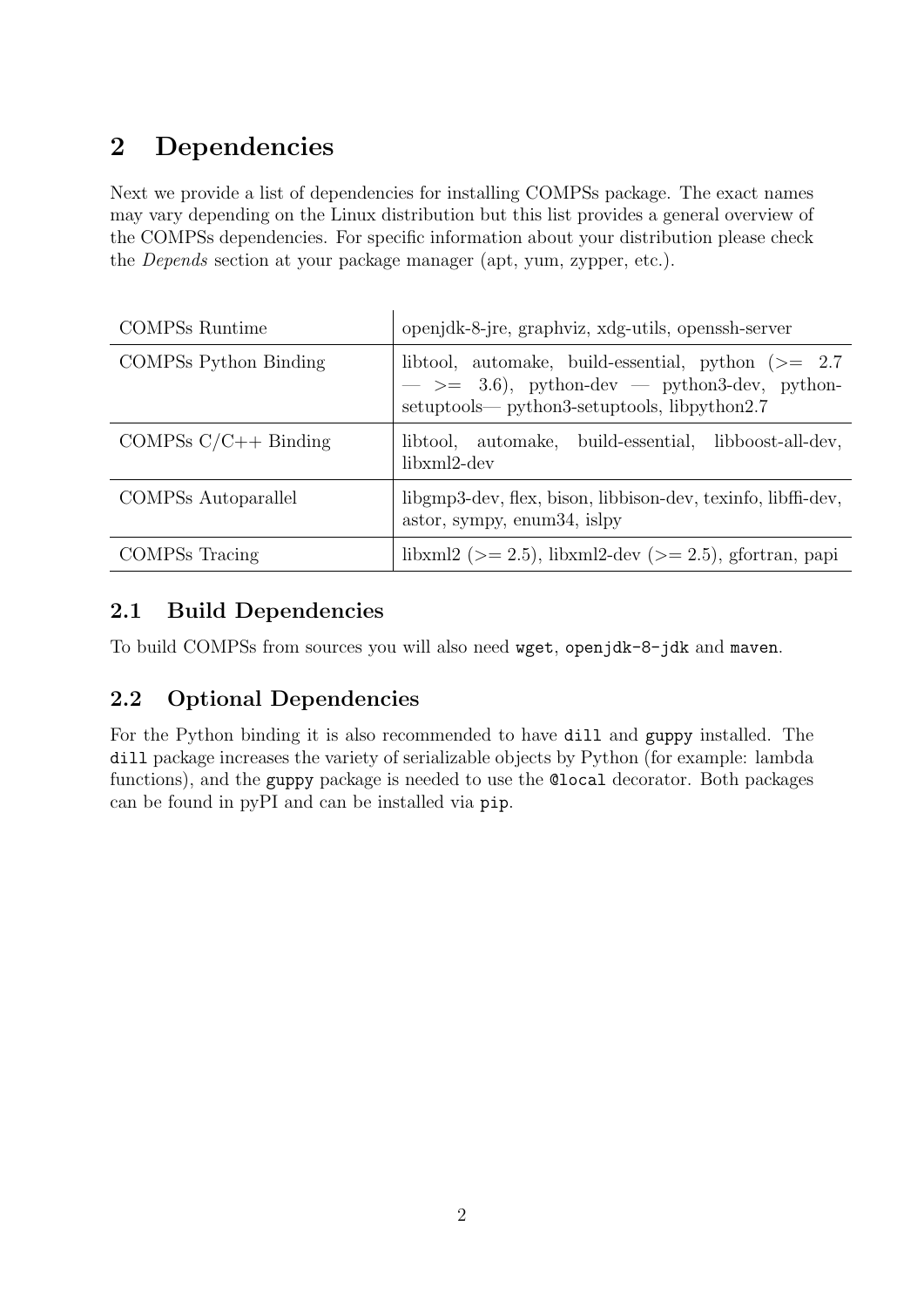### 3 Building from sources

This section describes the steps to install COMPSs from the sources.

The first step is downloading the source code from the Git repository.

```
$> git clone https://github.com/bsc-wdc/compss.git
$> cd framework
```
Then, you need to download the embedded dependencies from the git submodules.

```
$ framework> ./submodules_get.sh
$ framework> ./submodules_patch.sh
```
Finally you just need to run the installation script. You have to options: For installing COMPSs for all the users run the following command. (root access is required)

```
$ framework> cd builders/
$ builders> INSTALL_DIR=/opt/COMPSs/
$ builders> sudo -E ./buildlocal [options] ${INSTALL_DIR}
```
For installing COMPSs for the current user run the following command.

```
$ framework> cd builders/
$ builders> INSTALL_DIR=$HOME/opt/COMPSs/
$ builders> ./buildlocal [options] ${INSTALL_DIR}
```
The different installation options can be found in the command help.

```
$ framework> cd builders/
$ builders> ./buildlocal -h
```
#### <span id="page-7-0"></span>3.1 Post installation

Once your COMPSs package has been installed remember to log out and back in again to end the installation process.

<span id="page-7-1"></span>If you need to set up your machine for the first time please take a look at Section [6](#page-17-0) for a detailed description of the additional configuration.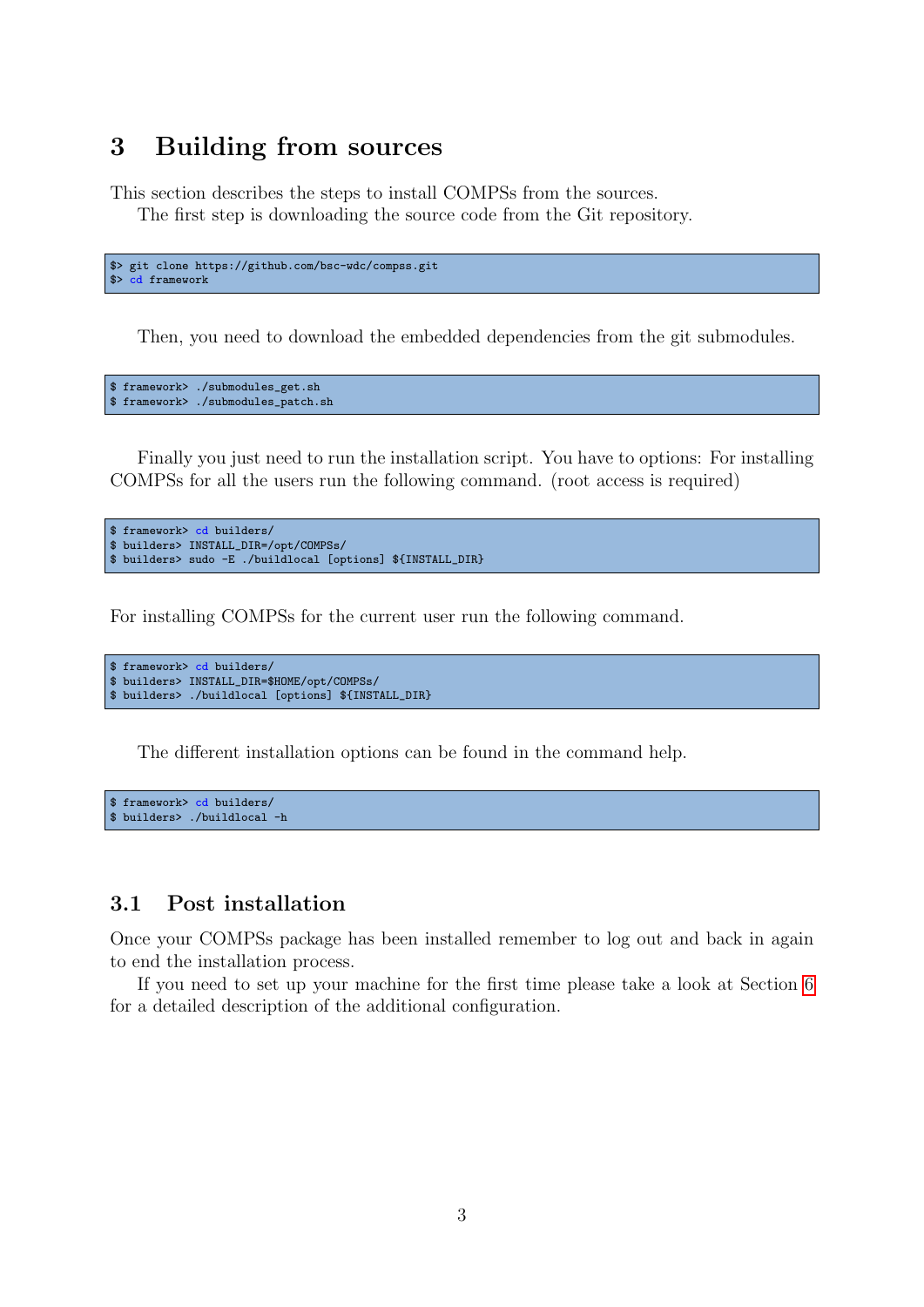## 4 Pip

#### <span id="page-8-0"></span>4.1 Pre-requisites

In order to be able to install COMPSs and PyCOMPSs with Pip the following requirements must be met:

1. Have all the dependencies (excluding the COMPSs packages) mentioned in the section [2](#page-5-1) satisfied and Python pip. As an example for some distributions:

Fedora 25 dependencies installation command:

sudo dnf install -y java-1.8.0-openjdk java-1.8.0-openjdk-devel graphviz xdg-utils libtool automake python python-libs python-pip python-devel python2-decorator boost-devel boostserialization boost-iostreams libxml2 libxml2-devel gcc gcc-c++ gcc-gfortran tcsh @developmenttools redhat-rpm-config papi # If the libxml softlink is not created during the installation of libxml2, the COMPSs # installation may fail. # In this case, that softlink has to be created manually with the following command: sudo ln -s /usr/include/libxml2/libxml/ /usr/include/libxml

Ubuntu 16.04 dependencies installation command:

```
sudo apt-get install -y openjdk-8-jdk graphviz xdg-utils libtool automake build-essential
python2.7 libpython2.7 libboost-serialization-dev libboost-iostreams-dev libxml2 libxml2-dev
csh gfortran python-pip libpapi-dev
```
Ubuntu 18.04 dependencies installation command:

sudo apt-get install -y openjdk-8-jdk graphviz xdg-utils libtool automake build-essential python2.7 libpython2.7 python3 python3-dev libboost-serialization-dev libboost-iostreams-dev libxml2 libxml2-dev csh gfortran GMP flex bison texinfo python3-pip libpapi-dev

OpenSuse 42.2 dependencies installation command:

```
sudo zypper install --type pattern -y devel_basis
  sudo zypper install -y java-1_8_0-openjdk-headless java-1_8_0-openjdk java-1_8_0-openjdk-
devel graphviz xdg-utils python python-devel libpython2_7-1_0 python-decorator libtool automake
 boost-devel libboost_serialization1_54_0 libboost_iostreams1_54_0 libxml2-2 libxml2-devel
tcsh gcc-fortran python-pip papi libpapi
```
Debian 8 dependencies installation command:

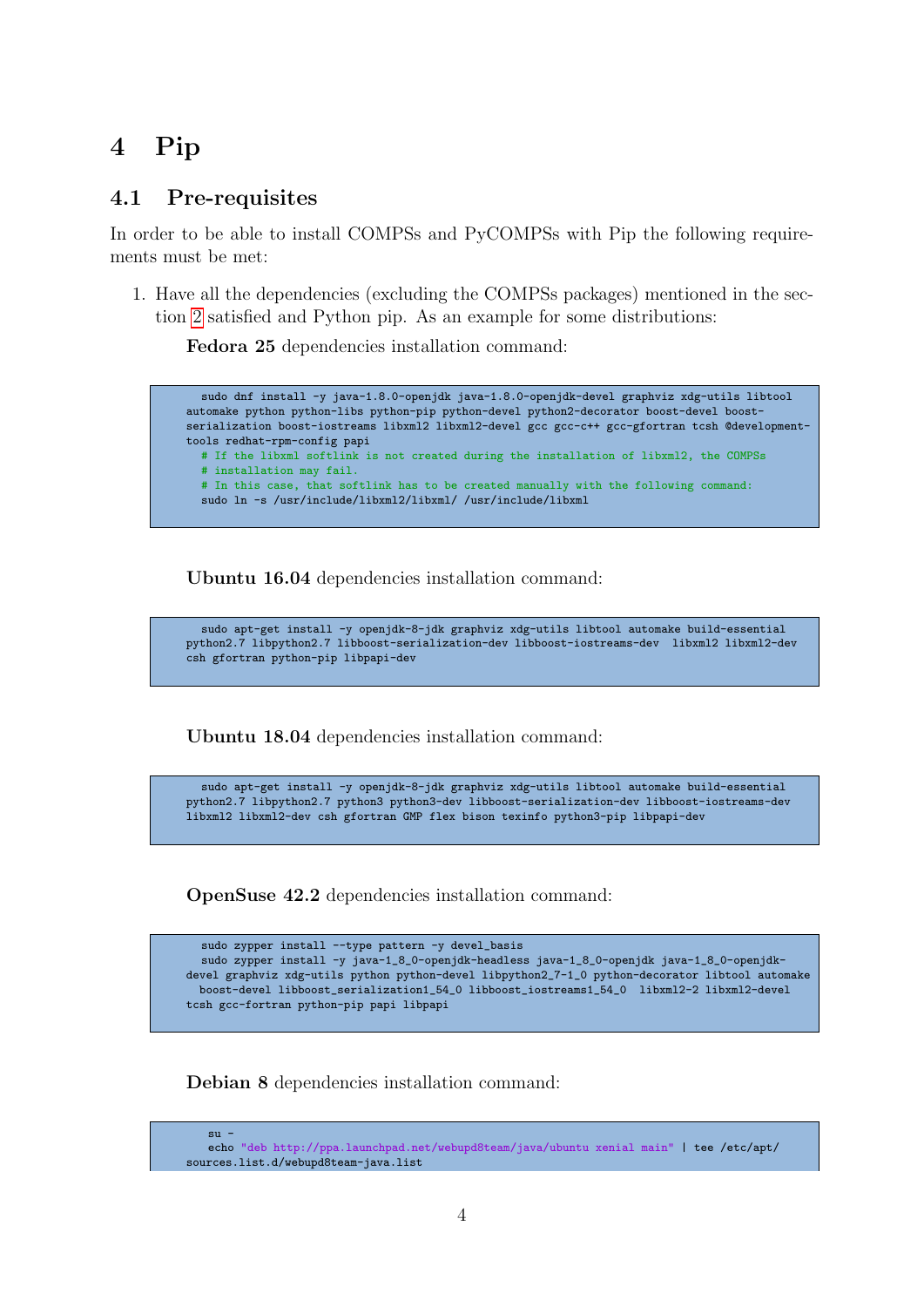

CentOS 7 dependencies installation command:



2. Have a proper JAVA\_HOME environment variable definition. This variable must contain a valid path to a Java JDK (as a remark, it must point to a JDK, not JRE). A possible value is the following:

user@machine:~> echo \$JAVA\_HOME /usr/lib64/jvm/java-openjdk/

#### <span id="page-9-0"></span>4.2 Installation

Depending on the machine, the installation command may vary. Some of the possible scenarios and their proper installation command are:

1. Install systemwide:

sudo -E pip install pycompss -v

It is recommended to restart the user session once the installation process has finished. Alternatively, the following command sets all the COMPSs environment.

source /etc/profile.d/compss.sh

However, this command should be executed in every different terminal during the current user session.

2. Install in user home folder (.local):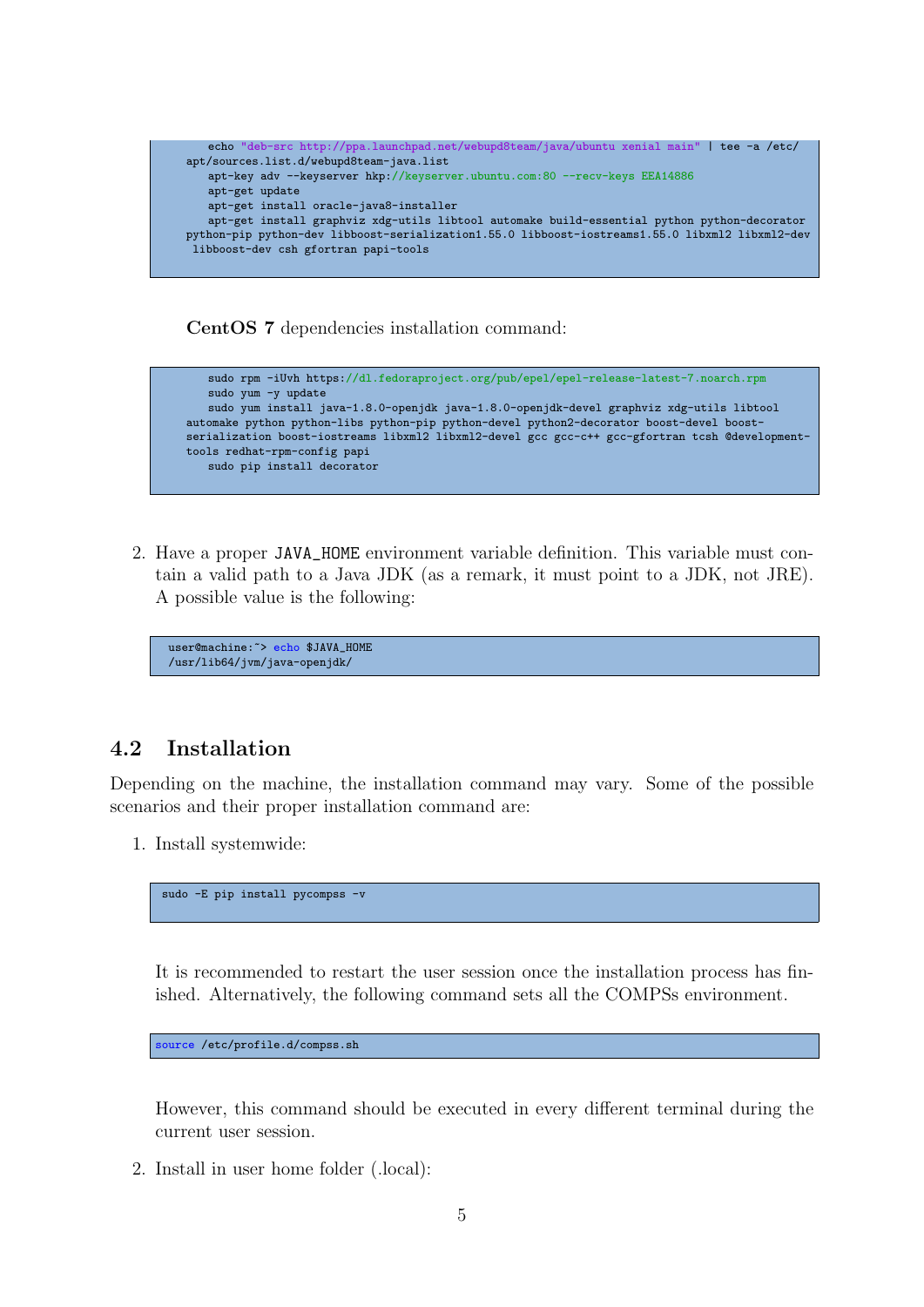pip install pycompss -v

It is recommended to restart the user session once the installation process has finished. Alternatively, the following command sets all the COMPSs environment.

source  $\tilde{ }$ /.bashrc

3. Within a Python virtual environment:

pip install pycompss -v

In this particular case, the installation includes the necessary variables in the activate script. So, restart the virtual environment in order to set all the COMPSs environment.

#### <span id="page-10-0"></span>4.3 Configuration

The steps mentioned in Section [6.1](#page-18-0) must be done in order to have a functional COMPSs and PyCOMPSs installation.

#### <span id="page-10-1"></span>4.4 Post installation

<span id="page-10-2"></span>As mentioned in Section [4.2,](#page-9-0) it is recommended to restart the user session or virtual environment once the installation process has finished.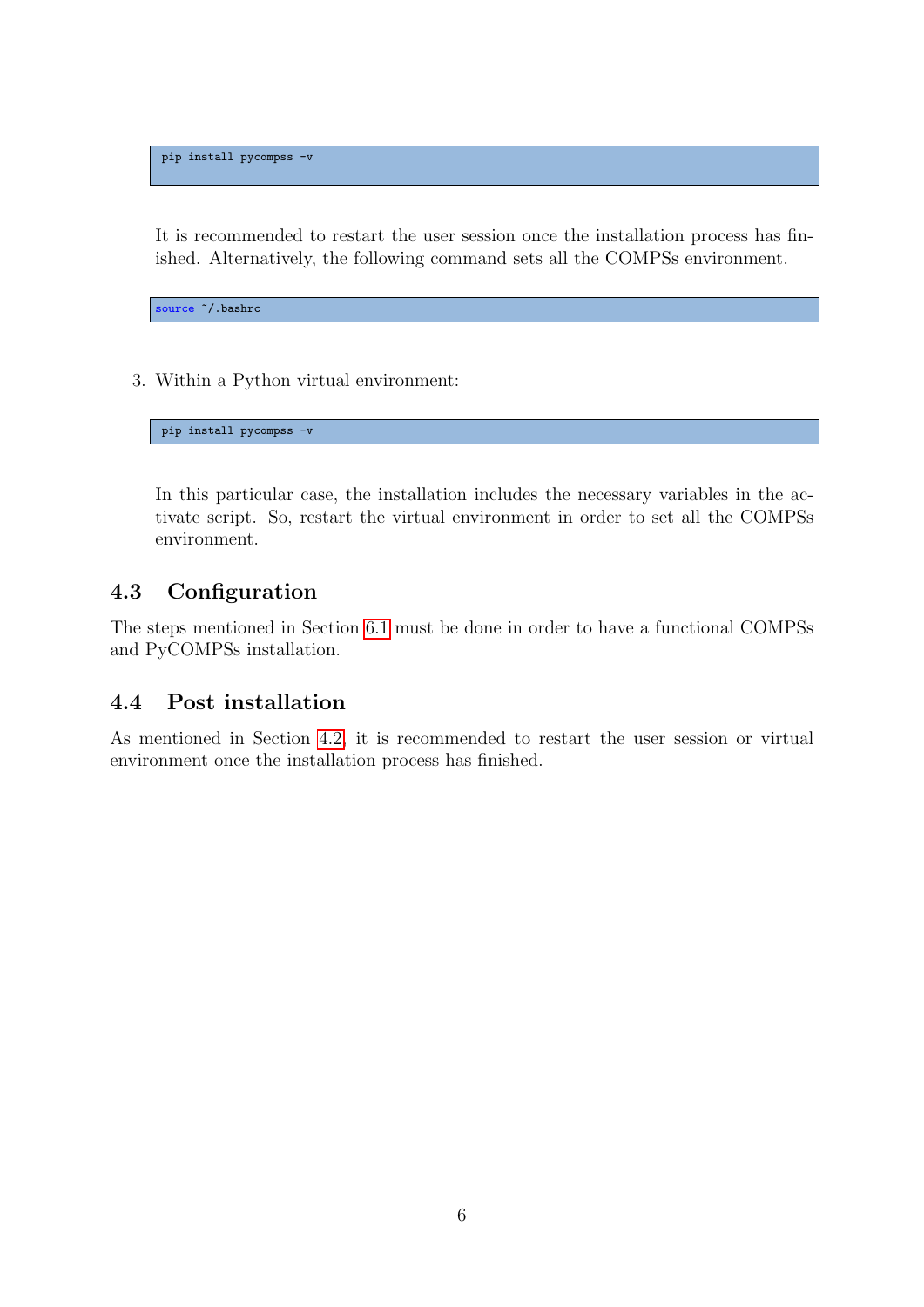### 5 Supercomputers

The COMPSs Framework can be installed in any Supercomputer by installing its packages as in a normal distribution. The packages are ready to be reallocated so the administrators can choose the right location for the COMPSs installation.

However, if the administrators are not willing to install COMPSs through the packaging system, we also provide a COMPSs zipped file containing a pre-build script to easily install COMPSs. Next subsections provide further information about this process.

#### <span id="page-11-0"></span>5.1 Prerequisites

In order to successfully run the installation script some dependencies must be present on the target machine. Administrators must provide the correct installation and environment of the following software:

- Autotools
- BOOST
- Java 8 JRE

The following environment variables must be defined:

- JAVA\_HOME
- BOOST CPPFLAGS

The tracing system can be enhanced with:

- PAPI, which provides support for harware counters
- MPI, which speeds up the tracing merge (and enables it for huge traces)

#### <span id="page-11-1"></span>5.2 Installation

To perform the COMPSs Framework installation please execute the following commands:

```
# Check out the last COMPSs release
$ wget http://compss.bsc.es/repo/sc/stable/COMPSs_<version>.tar.gz
# Unpackage COMPSs
$ tar -xvzf COMPSs <version>.tar.gz
# Install COMPSs at your preferred target location
$ cd COMPSs
$ ./install <targetDir>
# Clean downloaded files
$ rm -r COMPSs
$ rm COMPSs_<version>.tar.gz
```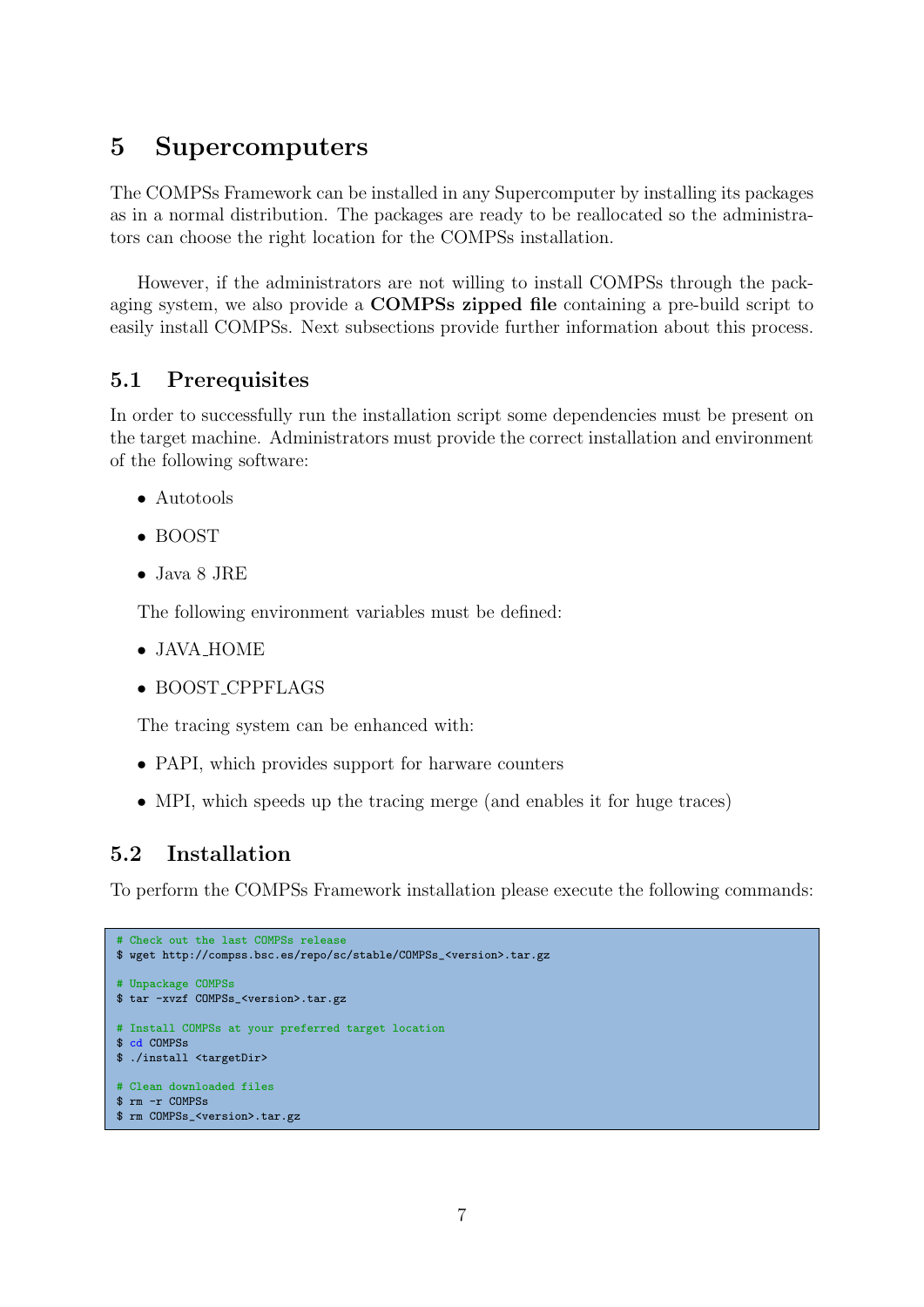The installation script will create a COMPSs folder inside the given  $\langle$ targetDir> so the final COMPSs installation will be placed under the  $\langle \texttt{targetDir}\rangle/\texttt{COMPSs}$  folder. Please note that if the folder already exists it will be automatically erased.

After completing the previous steps, administrators must ensure that the nodes have passwordless ssh access. If it is not the case, please contact the COMPSs team at support-compss@bsc.es.

The COMPSs package also provides a *compssenv* file that loads the required environment to allow users work more easily with COMPSs. Thus, after the installation process we recomend to source the <targetDir>/COMPSs/compssenv into the users .bashrc.

<span id="page-12-0"></span>Once done, remember to log out and back in again to end the installation process.

#### 5.3 Configuration

For queue system executions, COMPSs has a pre-build structure (see Figure [1\)](#page-12-2) to execute applications in SuperComputers. For this purpose, users must use the enqueue compss script provided in the COMPSs installation. This script has several parameters (see enqueue\_compss -h) that allow users to customize their executions for any SuperComputer.



<span id="page-12-2"></span>Figure 1: Structure of COMPSs queue scripts. In Blue user scripts, in Green queue scripts and in Orange system dependant scripts

To make this structure works, the administrators must define a configuration file for the queue system (under <targetDir>/COMPSs/scripts/queues/cfgs/QUEUE/QUEUE.cfg) and a configuration file for the specific SuperComputer parameters (under  $\langle \text{targetDir} \rangle$ /COMPSs/scripts/queues/cfgs/SC\_NAME.cfg). The COMPSs installation already provides queue configurations for LSF and SLURM and several examples for SuperComputer configurations.

<span id="page-12-1"></span>To create a new configuration we recommend to use one of the configurations provided by COMPSs (such as the configuration for the MareNostrum III SuperComputer) or to contact us at <support-compss@bsc.es> .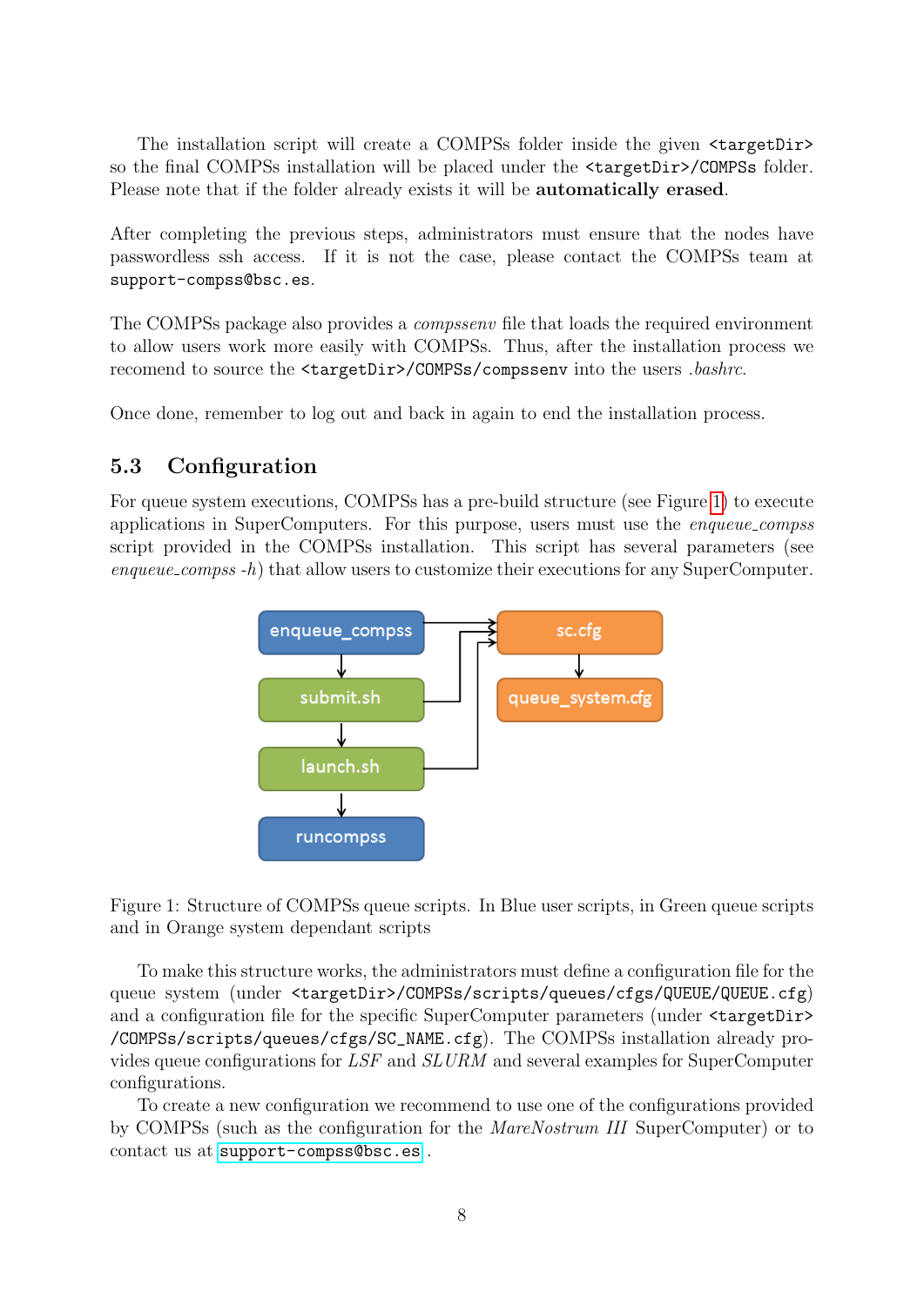#### 5.4 Post installation

To check that COMPSs Framework has been successfully installed you may run:

```
# Check the COMPSs version
$ runcompss -v
COMPSs version <version>
```
For queue system executions, COMPSs provides several prebuild queue scripts than can be accessible throgh the enqueue compss command. Users can check the available options by running:

```
$ enqueue_compss -h
Usage: enqueue_compss [queue_system_options] [COMPSs_options]
         application_name [application_arguments]
* Options:
 General:<br>--help. -h
                                        Print this help message
 Queue system configuration:<br>--sc_cfg=<name>
                                        SuperComputer configuration file to use.
                                        Must exist inside queues/cfgs/
                                        Default: default
 Submission configuration:
    --exec_time=<minutes> Expected execution time of the application (in minutes)
                                        Default: 10
   --num_nodes=<int> Number of nodes to use
                                        Default: 2--num switches=<int> Maximum number of different switches.
                                        Select 0 for no restrictions.
                                        Maximum nodes per switch: 18
                                        Only available for at least 4 nodes.
                                        Default: 0
   --queue=<name> Queue name to submit the job. Depends on the queue
                                        system.
                                        For example (Nord3): bsc_cs | bsc_debug | debug
                                        | interactive
                                        Default: default
   -reservation=<name> Reservation to use when submitting the job.
                                        Default: disabled
   --job_dependency=<jobID> Postpone job execution until the job dependency
                                        has ended.
                                        Default: None
   --storage_home=<string> Root installation dir of the storage implementation
                                        Default: null
   --storage_props=<string> Absolute path of the storage properties file
                                        Mandatory if storage_home is defined
```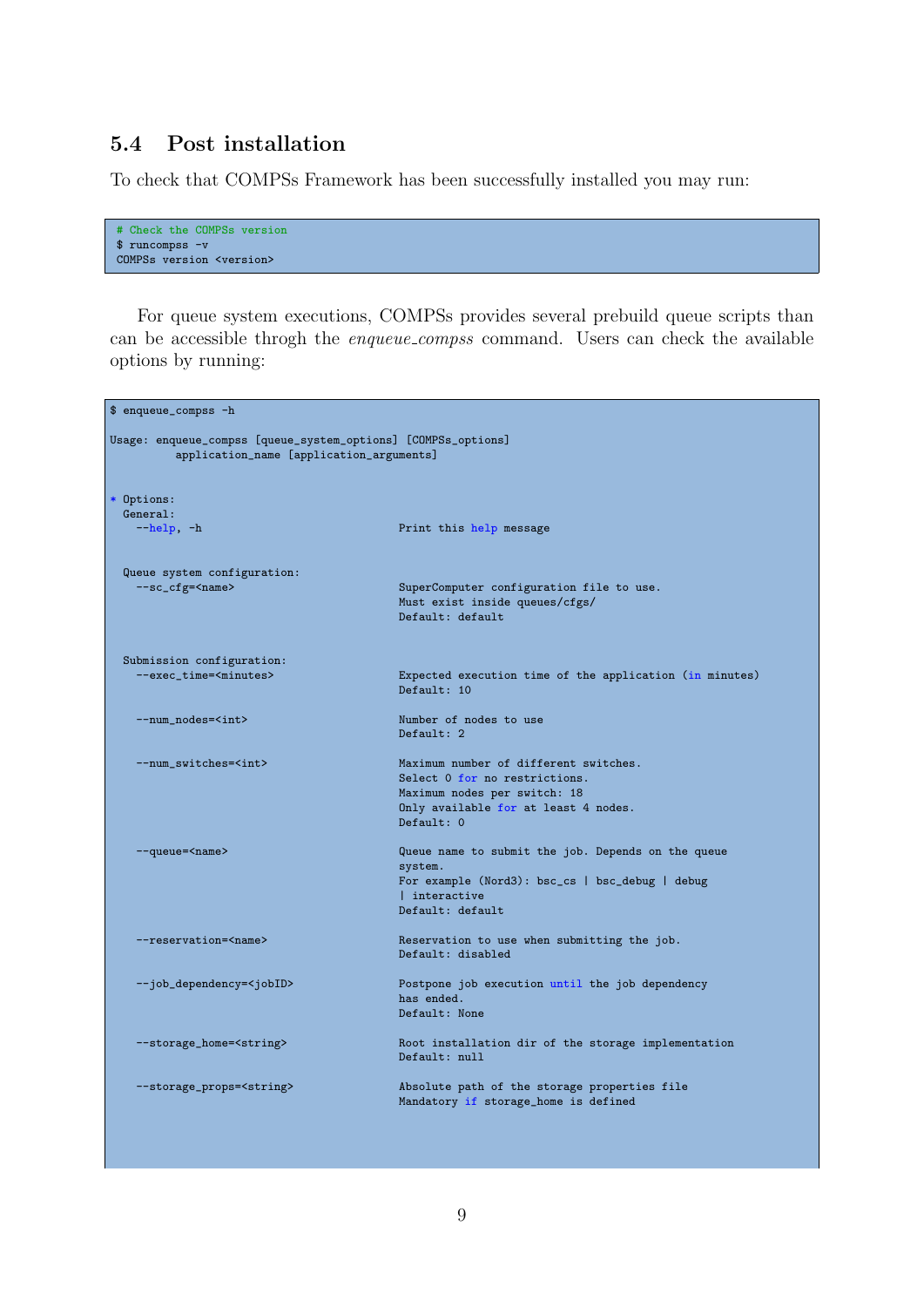| Launch configuration:                                  |                                                                                                                                                                                                                                                   |
|--------------------------------------------------------|---------------------------------------------------------------------------------------------------------------------------------------------------------------------------------------------------------------------------------------------------|
| --cpus_per_node= <int></int>                           | Available CPU computing units on each node<br>Default: 16                                                                                                                                                                                         |
| --gpus_per_node= <int></int>                           | Available GPU computing units on each node<br>Default: 0                                                                                                                                                                                          |
| --max_tasks_per_node= <int></int>                      | Maximum number of simultaneous tasks running on a node<br>Default: $-1$                                                                                                                                                                           |
| --node_memory= <mb></mb>                               | Maximum node memory: disabled   <int> (MB)<br/>Default: disabled</int>                                                                                                                                                                            |
| --network= <name></name>                               | Communication network for transfers:<br>default   ethernet   infiniband   data.<br>Default: infiniband                                                                                                                                            |
| --prolog=" <string>"</string>                          | Task to execute before launching COMPSs (Notice the<br>quotes). If the task has arguments split them by ","<br>rather than spaces.<br>This argument can appear multiple times for more<br>than one prolog action<br>Default: Empty                |
| --epilog=" <string>"</string>                          | Task to execute after executing the COMPSs application<br>(Notice the quotes). If the task has arguments split<br>them by "," rather than spaces.<br>This argument can appear multiple times for more<br>than one epilog action<br>Default: Empty |
| --master_working_dir= <path></path>                    | Working directory of the application<br>Default: .                                                                                                                                                                                                |
| --worker_working_dir= <name path=""  =""></name>       | Worker directory. Use: scratch   gpfs   <path><br/>Default: scratch</path>                                                                                                                                                                        |
| --worker_in_master_cpus= <int></int>                   | Maximum number of CPU computing units that the<br>master node can run as worker.<br>Cannot exceed cpus_per_node.<br>Default: 0                                                                                                                    |
| --worker_in_master_memory= <int> MB</int>              | Maximum memory in master node assigned to the worker.<br>Cannot exceed the node_memory.<br>Mandatory if worker_in_master_tasks is specified.<br>Default: disabled                                                                                 |
|                                                        | --jvm_worker_in_master_opts=" <string>" Extra options for the JVM of the COMPSs Worker in<br/>the Master Node. Each option separed by "," and without<br/>blank spaces (Notice the quotes)<br/>Default: Empty</string>                            |
| --container_image= <path></path>                       | Runs the application by means of a singularity<br>container image<br>Default: Empty                                                                                                                                                               |
| --container_compss_path= <path></path>                 | Path where compss is installed in the Singularity<br>container image<br>Default: /opt/COMPSs                                                                                                                                                      |
| Runcompss configuration:                               |                                                                                                                                                                                                                                                   |
| Tools enablers:<br>--graph= <bool>, --graph, -g</bool> | Generation of the complete graph (true/false)<br>When no value is provided it is set to true<br>Default: false                                                                                                                                    |
| --tracing= <level>, --tracing, -t</level>              | Set generation of traces and/or tracing level<br>( [ true   basic ]   advanced   false)                                                                                                                                                           |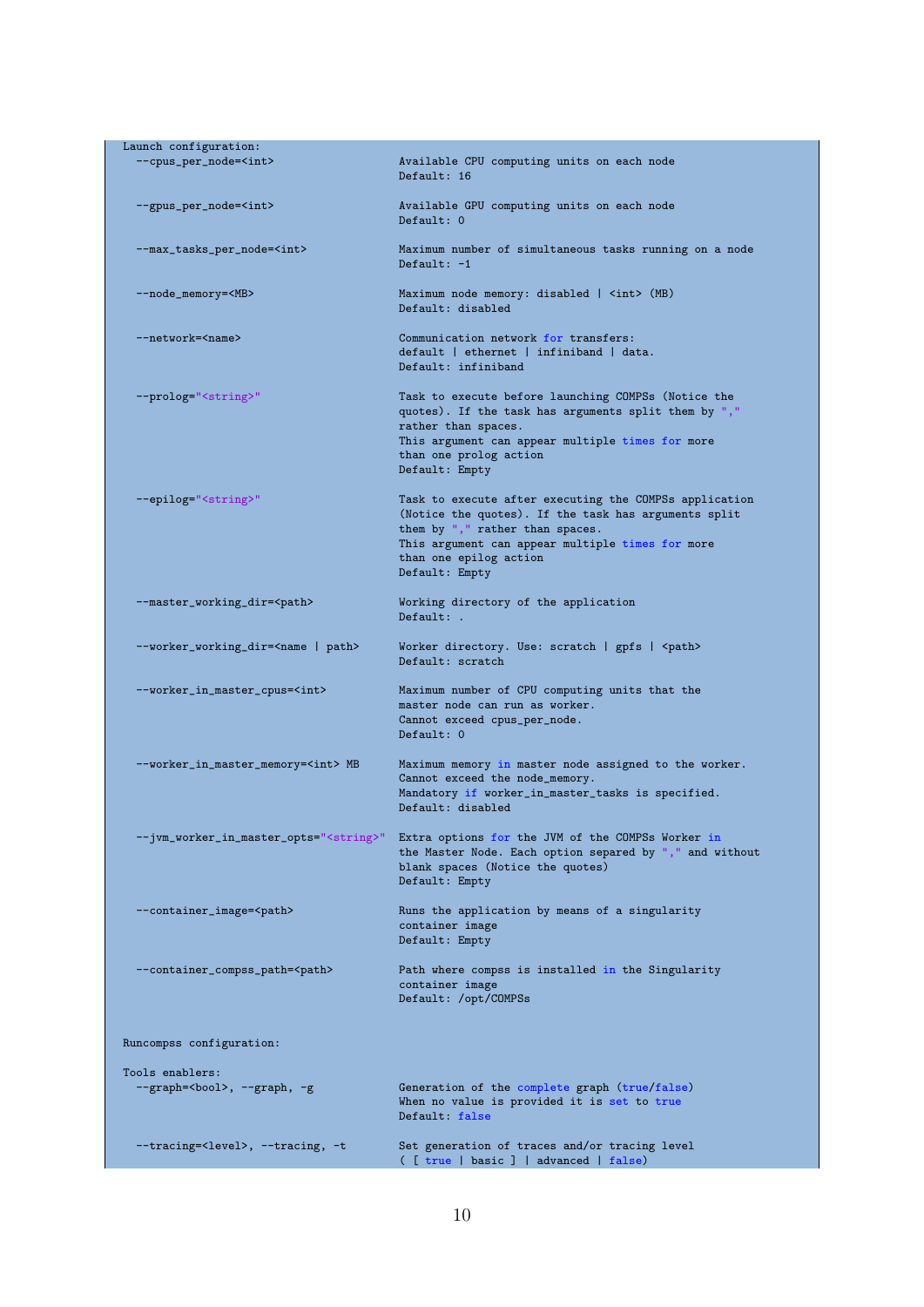|                                                                                       | True and basic levels will produce the same traces.<br>When no value is provided it is set to true<br>Default: false |
|---------------------------------------------------------------------------------------|----------------------------------------------------------------------------------------------------------------------|
| --monitoring= <int>, --monitoring, -m</int>                                           | Period between monitoring samples (milliseconds)<br>When no value is provided it is set to 2000<br>Default: 0        |
|                                                                                       |                                                                                                                      |
| --external_debugger= <int>,<br/>--external_debugger</int>                             | Enables external debugger connection on the<br>specified port (or 9999 if empty)<br>Default: false                   |
| Runtime configuration options:<br>--task_execution= <compss storage></compss storage> | Task execution under COMPSs or Storage.<br>Default: compss                                                           |
| --storage_conf= <path></path>                                                         | Path to the storage configuration file<br>Default: None                                                              |
| --project= <path></path>                                                              | Path to the project XML file<br>Default: default_project.xml                                                         |
| --resources= <path></path>                                                            | Path to the resources XML file                                                                                       |
|                                                                                       | Default: default_resources.xml                                                                                       |
| --lang= <name></name>                                                                 | Language of the application (java/c/python)                                                                          |
|                                                                                       | Default: Inferred if possible. Otherwise: java                                                                       |
| --summary                                                                             | Displays a task execution summary at the end of                                                                      |
|                                                                                       | the application execution<br>Default: false                                                                          |
| --log_level= <level>, --debug, -d</level>                                             | Set the debug level: off $ $ info $ $ debug<br>Default: off                                                          |
| Advanced options:                                                                     |                                                                                                                      |
| --extrae_config_file= <path></path>                                                   | Sets a custom extrae config file. Must be in a                                                                       |
|                                                                                       | shared disk between all COMPSs workers.                                                                              |
|                                                                                       | Default: null                                                                                                        |
| --comm= <classname></classname>                                                       | Class that implements the adaptor for communications                                                                 |
|                                                                                       | Supported adaptors:                                                                                                  |
|                                                                                       | es.bsc.compss.nio.master.NIOAdaptor                                                                                  |
|                                                                                       | es.bsc.compss.gat.master.GATAdaptor<br>Default: es.bsc.compss.nio.master.NIOAdaptor                                  |
| --conn= <classname></classname>                                                       | Class that implements the runtime connector for<br>the cloud                                                         |
|                                                                                       | Supported connectors:                                                                                                |
|                                                                                       | es.bsc.compss.connectors.DefaultSSHConnector                                                                         |
|                                                                                       | Default: es.bsc.compss.connectors.DefaultSSHConnector                                                                |
| --scheduler= <classname></classname>                                                  | Class that implements the Scheduler for COMPSs<br>Supported schedulers:                                              |
|                                                                                       | es.bsc.compss.scheduler.fullGraphScheduler<br>.FullGraphScheduler                                                    |
|                                                                                       | es.bsc.compss.scheduler.fifoScheduler.FIFOScheduler<br>  es.bsc.compss.scheduler.resourceEmptyScheduler              |
|                                                                                       | .ResourceEmptyScheduler<br>Default: es.bsc.compss.scheduler.loadBalancingScheduler<br>.LoadBalancingScheduler        |
| --library_path= <path></path>                                                         | Non-standard directories to search for libraries<br>(e.g. Java JVM library, Python library, C binding                |
|                                                                                       | library)<br>Default: Working Directory                                                                               |
|                                                                                       |                                                                                                                      |
| --classpath= <path></path>                                                            | Path for the application classes / modules<br>Default: Working Directory                                             |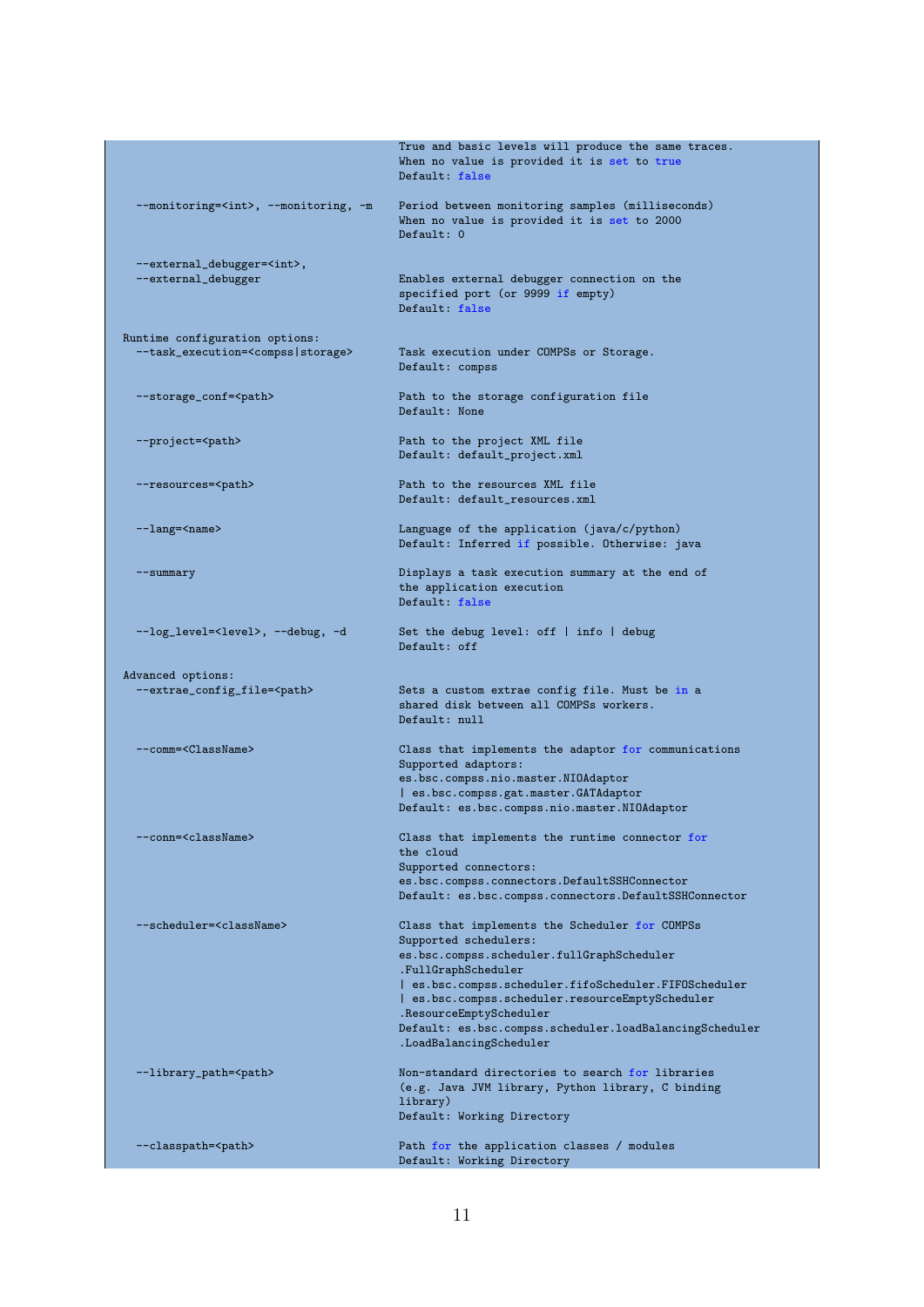| --appdir= <path></path>                                                                      | Path for the application class folder.<br>Default: User home                                                                                                              |
|----------------------------------------------------------------------------------------------|---------------------------------------------------------------------------------------------------------------------------------------------------------------------------|
| --base_log_dir= <path></path>                                                                | Base directory to store COMPSs log files<br>(a .COMPSs/ folder will be created inside this location)<br>Default: User home                                                |
| --specific_log_dir= <path></path>                                                            | Use a specific directory to store COMPSs log files (the folder<br>MUST exist and no sandbox is created)<br>Warning: Overwrites --base_log_dir option<br>Default: Disabled |
| $--$ uuid= $\langle$ int>                                                                    | Preset an application UUID<br>Default: Automatic random generation                                                                                                        |
| --master_name= <string></string>                                                             | Hostname of the node to run the COMPSs master<br>Default: None                                                                                                            |
| --master_port= <int></int>                                                                   | Port to run the COMPSs master communications.<br>Only for NIO adaptor<br>Default: [43000,44000]                                                                           |
| --jvm_master_opts=" <string>"</string>                                                       | Extra options for the COMPSs Master JVM. Each<br>option separed by "," and without blank spaces<br>(Notice the quotes)<br>Default: Empty                                  |
| --jvm_workers_opts=" <string>"</string>                                                      | Extra options for the COMPSs Workers JVMs. Each<br>option separed by "," and without blank spaces<br>(Notice the quotes)<br>Default: $-Xms1024m, -Xmx1024m, -Xmn400m$     |
| --cpu_affinity=" <string>"</string>                                                          | Sets the CPU affinity for the workers<br>Supported options: disabled, automatic, user defined<br>map of the form "0-8/9,10,11/12-14,15,16"<br>Default: automatic          |
| --gpu_affinity=" <string>"</string>                                                          | Sets the GPU affinity for the workers<br>Supported options: disabled, automatic, user defined<br>map of the form "0-8/9,10,11/12-14,15,16"<br>Default: automatic          |
| --task_count= <int></int>                                                                    | Only for C/Python Bindings. Maximum number of different<br>functions/methods, invoked from the application, that<br>have been selected as tasks<br>Default: 50            |
| --pythonpath= <path></path>                                                                  | Additional folders or paths to add to the PYTHONPATH<br>Default: User home                                                                                                |
| --PyObject_serialize= <bool></bool>                                                          | Only for Python Binding. Enable the object<br>serialization to string when possible (true/false).<br>Default: false                                                       |
| * Application name:<br>For Java applications:<br>For C applications:                         | Fully qualified name of the application<br>Path to the master binary<br>For Python applications: Path to the .py file containing the main program                         |
| * Application arguments:<br>Command line arguments to pass to the application. Can be empty. |                                                                                                                                                                           |

If none of the pre-build queue configurations adapts to your infrastructure (lsf, pbs, slurm, etc.) please contact the COMPSs team at support-compss@bsc.es to find out a solution.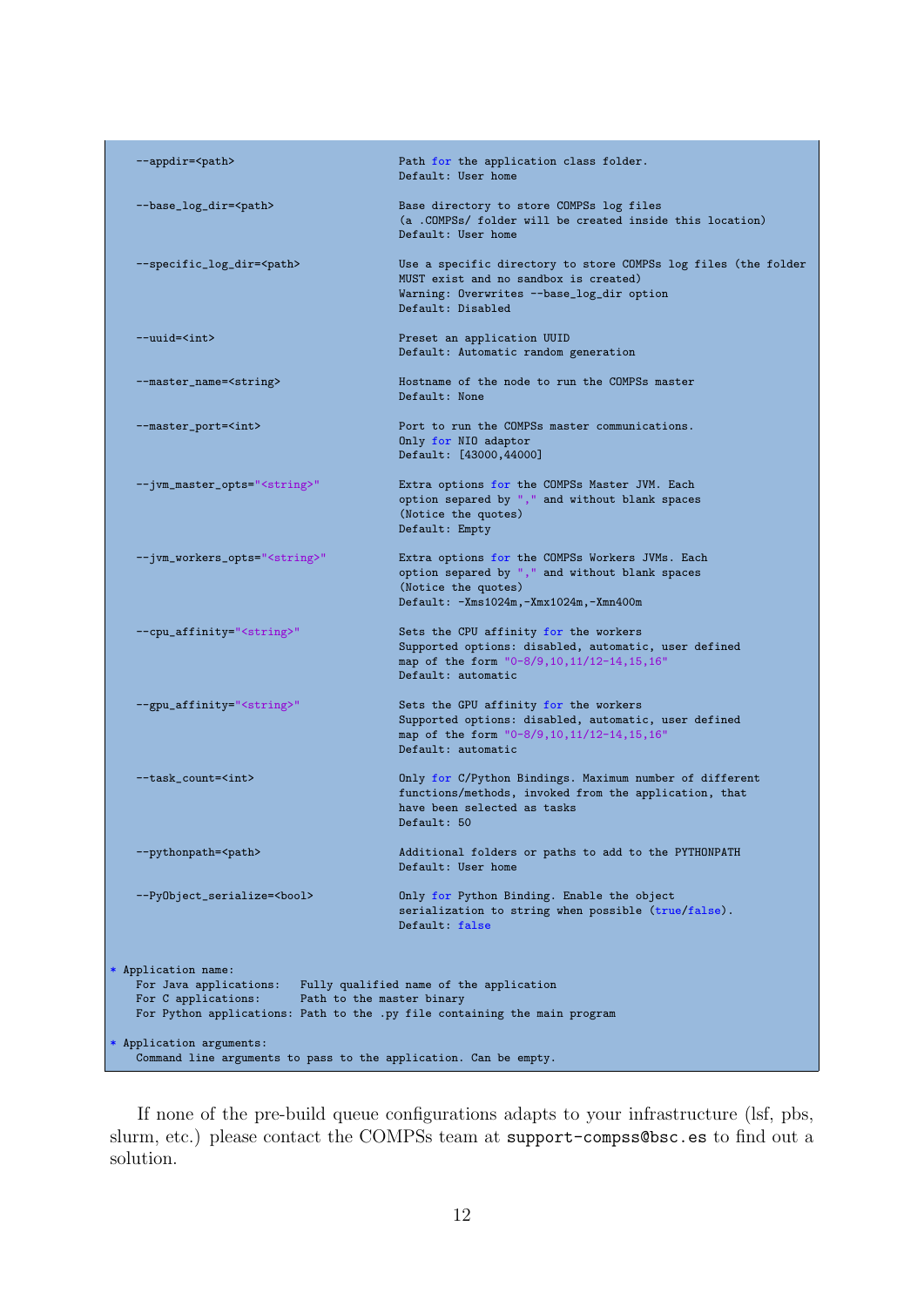If you are willing to test the COMPSs Framework installation you can run any of the applications available at our application repository [https://compss.bsc.es/projects/](https://compss.bsc.es/projects/bar) [bar](https://compss.bsc.es/projects/bar). We suggest to run the java simple application following the steps listed inside its README file.

<span id="page-17-0"></span>For further information about either the installation or the usage please check the README file inside the COMPSs package.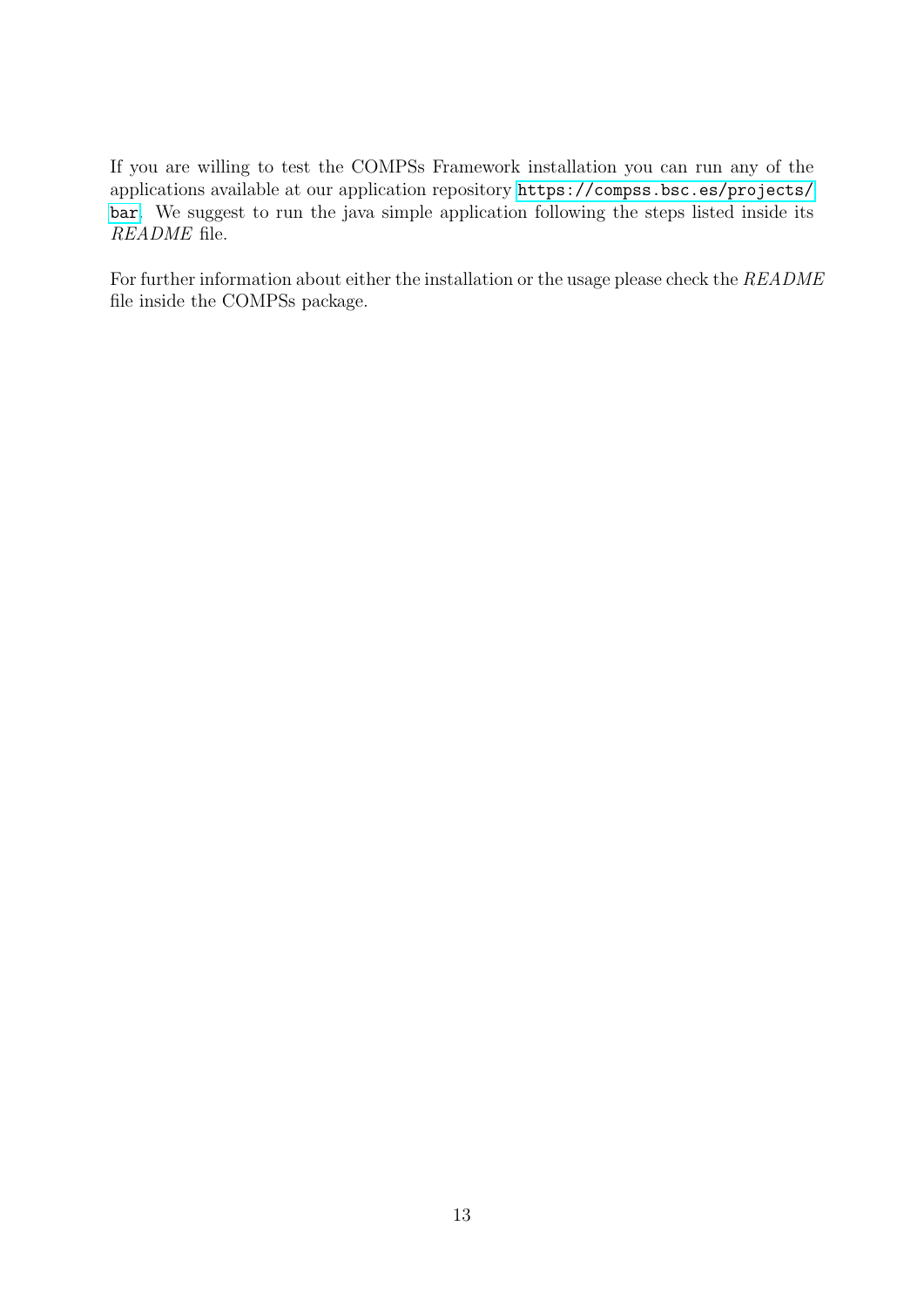## 6 Additional Configuration

#### <span id="page-18-0"></span>6.1 Configure SSH passwordless

By default, COMPSs uses SSH libraries for communication between nodes. Consequently, after COMPSs is installed on a set of machines, the SSH keys must be configured on those machines so that COMPSs can establish passwordless connections between them. This requires to install the OpenSSH package (if not present already) and follow these steps in each machine:

1. Generate an SSH key pair

\$ ssh-keygen -t dsa

2. Distribute the public key to all the other machines and configure it as authorized

```
For every other available machine (MACHINE):
$ scp ~/.ssh/id_dsa.pub MACHINE:./myDSA.pub
$ ssh MACHINE "cat ./myDSA.pub >> ~/.ssh/authorized_keys; rm ./myDSA.pub"
```
3. Check that passwordless SSH connections are working fine

```
For every other available machine (MACHINE):
$ ssh MACHINE
```
For example, considering the cluster shown in Figure [2,](#page-19-3) users will have to execute the following commands to grant free ssh access between any pair of machines:

```
me@localhost:~$ ssh-keygen -t id_dsa
# Granting access localhost -> m1.bsc.es
me@localhost:~$ scp ~/.ssh/id_dsa.pub user_m1@m1.bsc.es:./me_localhost.pub
me@localhost:~$ ssh user_m1@m1.bsc.es "cat ./me_localhost.pub >> ~/.ssh/authorized_keys; rm ./me_localhost
    .pub"
# Granting access localhost -> m2.bsc.es
me@localhost:~$ scp ~/.ssh/id_dsa.pub user_m2@m2.bsc.es:./me_localhost.pub
me@localhost:~$ ssh user_m2@m2.bsc.es "cat ./me_localhost.pub >> ~/.ssh/authorized_keys; rm ./me_localhost
    .pub"
me@localhost:~$ ssh user_m1@m1.bsc.es
user_m1@m1.bsc.es:<sup>~</sup>> ssh-keygen -t id_dsa
user_m1@m1.bsc.es:~> exit
# Granting access m1.bsc.es -> localhost
me@localhost:~$ scp user_m1@m1.bsc.es:~/.ssh/id_dsa.pub ~/userm1_m1.pub
me@localhost:~$ cat ~/userm1_m1.pub >> ~/.ssh/authorized_keys
# Granting access m1.bsc.es -> m2.bsc.es
me@localhost:~$ scp ~/userm1_m1.pub user_m2@m2.bsc.es:~/userm1_m1.pub
me@localhost:~$ ssh user_m2@m2.bsc.es "cat ./userm1_m1.pub >> ~/.ssh/authorized_keys; rm ./userm1_m1.pub"
me@localhost:~$ rm ~/userm1_m1.pub
```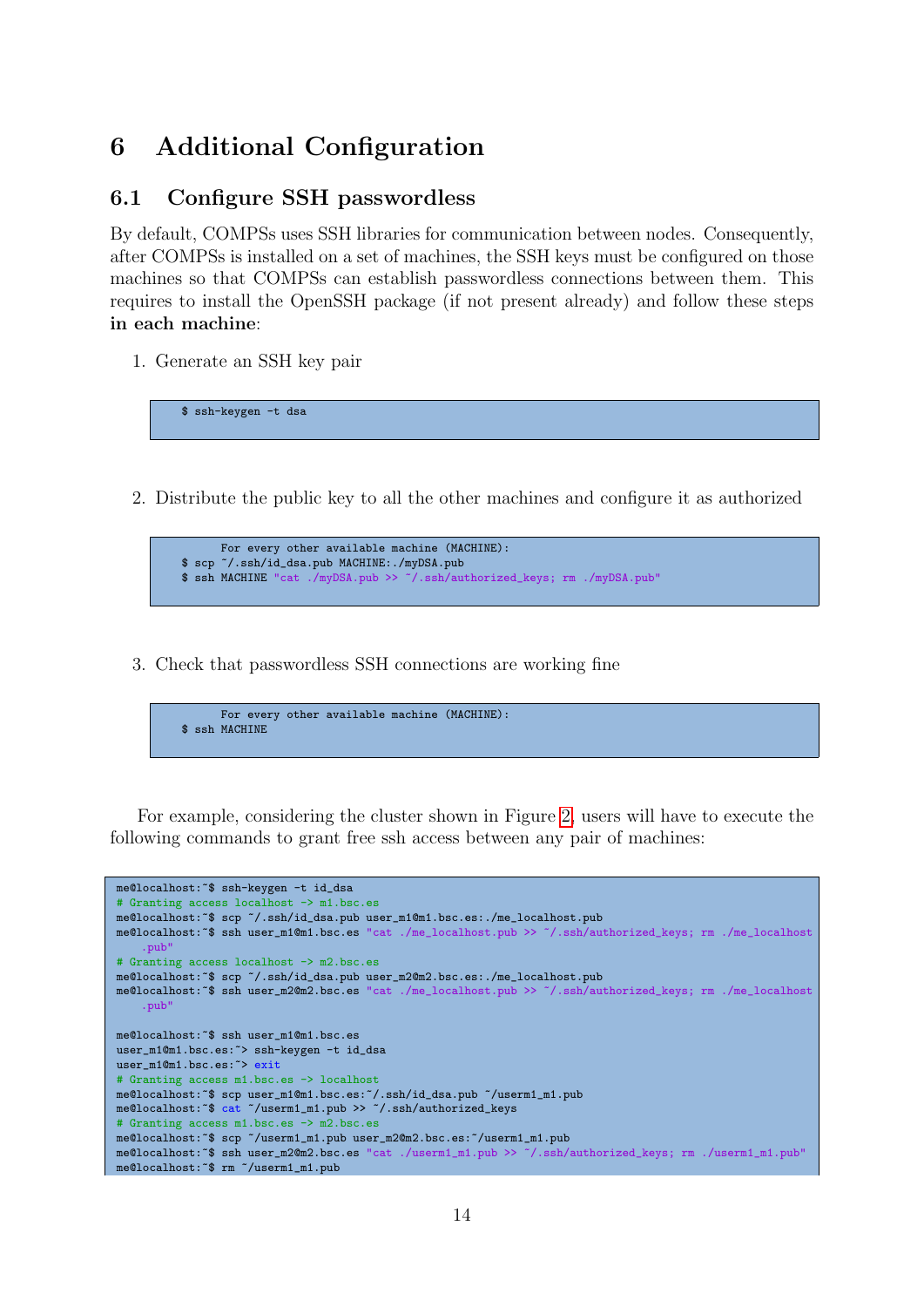```
me@localhost:~$ ssh user_m2@m2.bsc.es
user_m2@m2.bsc.es:~> ssh-keygen -t id_dsa
user_m2@m2.bsc.es:<sup>~></sup> exit
# Granting access m2.bsc.es -> localhost
me@localhost:~$ scp user_m2@m1.bsc.es:~/.ssh/id_dsa.pub ~/userm2_m2.pub
me@localhost:~$ cat ~/userm2_m2.pub >> ~/.ssh/authorized_keys
# Granting access m2.bsc.es -> m1.bsc.es
me@localhost:~$ scp ~/userm2_m2.pub user_m1@m1.bsc.es:~/userm2_m2.pub
me@localhost:~$ ssh user_m1@m1.bsc.es "cat ./userm2_m2.pub >> ~/.ssh/authorized_keys; rm ./userm2_m2.pub"
me@localhost:~$ rm ~/userm2_m2.pub
```


<span id="page-19-3"></span>Figure 2: Cluster example

### <span id="page-19-0"></span>6.2 Configure the COMPSs Cloud Connectors

This section provides information about the additional configuration needed for some Cloud Connectors.

#### <span id="page-19-1"></span>6.2.1 OCCI (Open Cloud Computing Interface) connector

<span id="page-19-2"></span>In order to execute a COMPSs application using cloud resources, the rOCCI (Ruby OCCI) connector has to be configured properly. The connector uses the rOCCI CLI client (upper versions from 4.2.5) which has to be installed in the node where the COMPSs main application runs. The client can be installed following the instructions detailed at [http:](http://appdb.egi.eu/store/software/rocci.cli) [//appdb.egi.eu/store/software/rocci.cli](http://appdb.egi.eu/store/software/rocci.cli)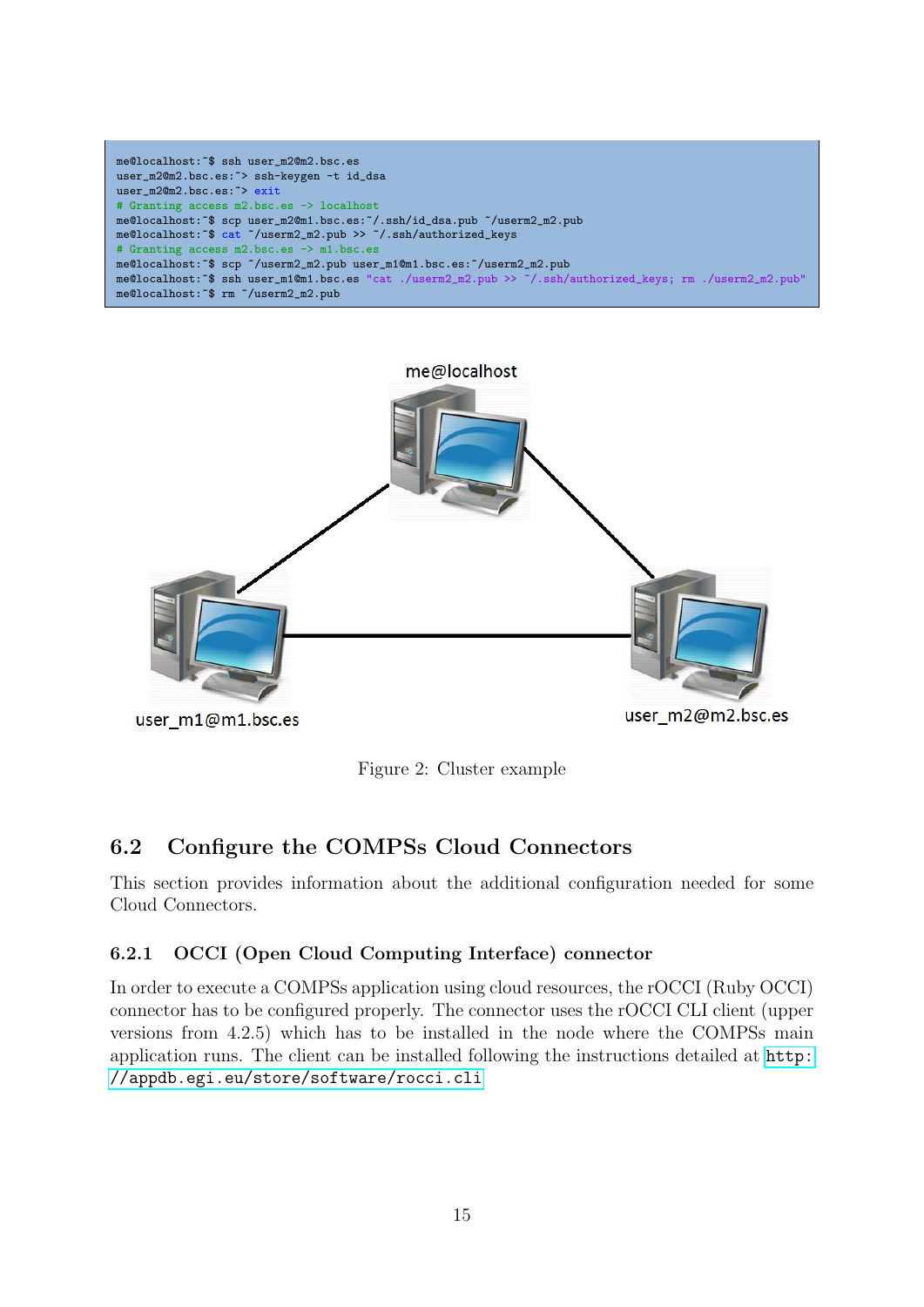### 7 Configuration Files

The COMPSs runtime has two configuration files: resources.xml and project.xml . These files contain information about the execution environment and are completely independent from the application.

For each execution users can load the default configuration files or specify their custom configurations by using, respectively, the --resources=<absolute\_path\_to\_resources.xml> and the --project=<absolute\_path\_to\_project.xml> in the runcompss command. The default files are located in the /opt/COMPSs/Runtime/configuration/xml/ path.

Next sections describe in detail the resources.xml and the project.xml files, explaining the available options.

#### <span id="page-20-0"></span>7.1 Resources file

The resources file provides information about all the available resources that can be used for an execution. This file should normally be managed by the system administrators. Its full definition schema can be found at

/opt/COMPSs/Runtime/configuration/xml/resources/resource schema.xsd.

For the sake of clarity, users can also check the SVG schema located at

/opt/COMPSs/Runtime/configuration/xml/resources/resource schema.svg.

This file contains one entry per available resource defining its name and its capabilities. Administrators can define several resource capabilities (see example in the next listing) but we would like to underline the importance of ComputingUnits. This capability represents the number of available cores in the described resource and it is used to schedule the correct number of tasks. Thus, it becomes essential to define it accordingly to the number of cores in the physical resource.

```
compss@bsc:~$ cat /opt/COMPSs/Runtime/configuration/xml/resources/default_resources.xml
<?xml version="1.0" encoding="UTF-8" standalone="yes"?>
<ResourcesList>
   <ComputeNode Name="localhost">
       <Processor Name="P1">
           <ComputingUnits>4</ComputingUnits>
           <Architecture>amd64</Architecture>
           <Speed>3.0</Speed>
       </Processor>
       <Processor Name="P2">
           <ComputingUnits>2</ComputingUnits>
       </Processor>
       <Adaptors>
            <Adaptor Name="es.bsc.compss.nio.master.NIOAdaptor">
               <SubmissionSystem>
                   <Interactive/>
               </SubmissionSystem>
                <Ports>
                    <MinPort>43001</MinPort>
                    <MaxPort>43002</MaxPort>
               </Ports>
           </Adaptor>
       </Adaptors>
       <Memory>
           <Size>16</Size>
       </Memory>
       <Storage>
           <Size>200.0</Size>
       </Storage>
```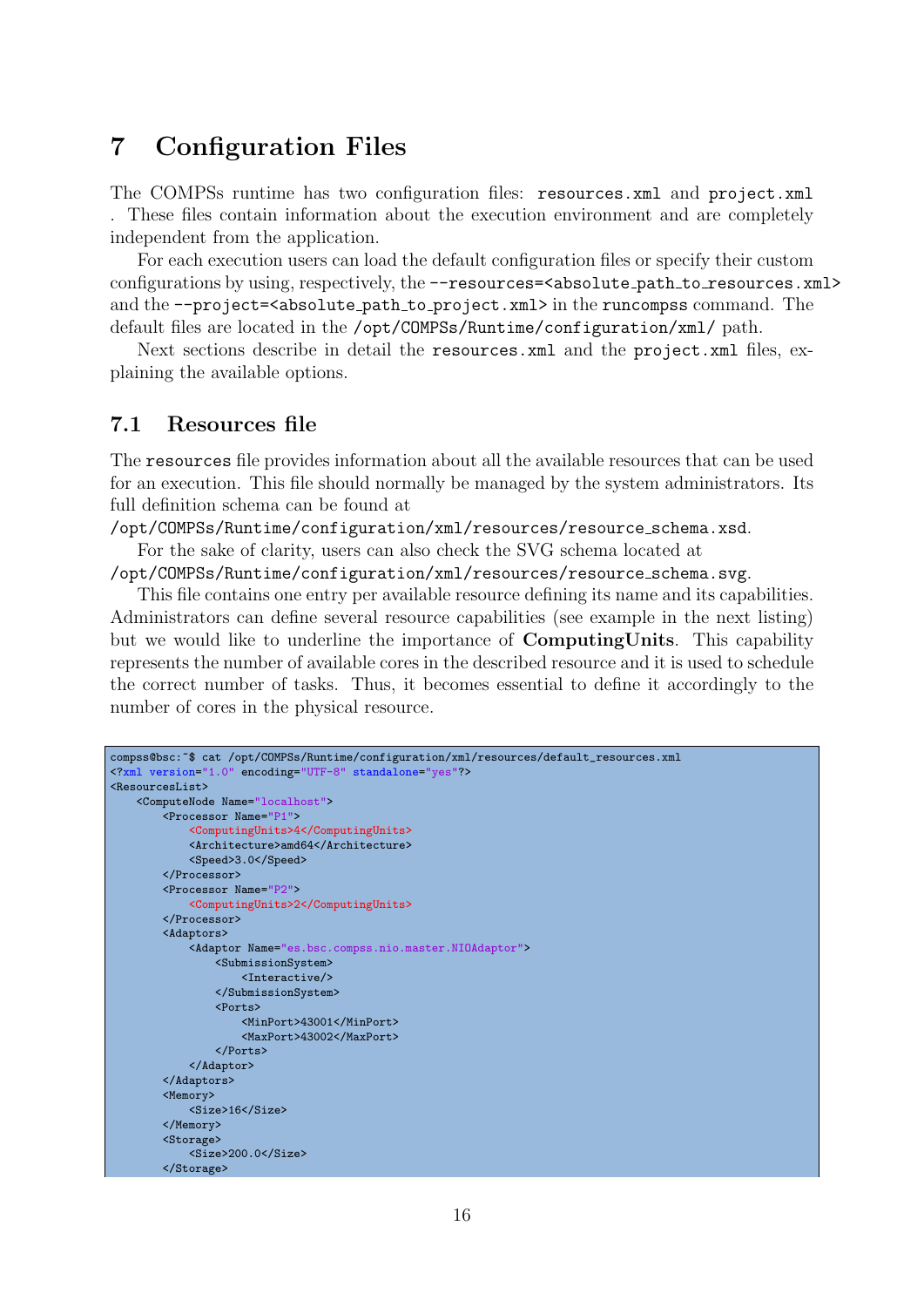```
<OperatingSystem>
           <Type>Linux</Type>
           <Distribution>OpenSUSE</Distribution>
       </OperatingSystem>
        <Software>
           <Application>Java</Application>
            <Application>Python</Application>
       </Software>
   </ComputeNode>
</ResourcesList>
```
#### <span id="page-21-0"></span>7.2 Project file

The project file provides information about the resources used in a specific execution. Consequently, the resources that appear in this file are a subset of the resources described in the resources.xml file. This file, that contains one entry per worker, is usually edited by the users and changes from execution to execution. Its full definition schema can be found at /opt/COMPSs/Runtime/configuration/xml/projects/project\_schema.xsd.

For the sake of clarity, users can also check the SVG schema located at

/opt/COMPSs/Runtime/configuration/xml/projects/project schema.xsd.

We emphasize the importance of correctly defining the following entries:

- installDir Indicates the path of the COMPSs installation inside the resource (not necessarily the same than in the local machine).
- User Indicates the username used to connect via ssh to the resource. This user must have passwordless access to the resource (for more information check the COMPSs Installation Manual available at our website <http://compss.bsc.es>). If left empty COMPSs will automatically try to access the resource with the same username than the one that lauches the COMPSs main application.
- LimitOfTasks The maximum number of tasks that can be simultaneously scheduled to a resource. Considering that a task can use more than one core of a node, this value must be lower or equal to the number of available cores in the resource.

```
compss@bsc:~$ cat /opt/COMPSs/Runtime/configuration/xml/projects/default_project.xml
<?xml version="1.0" encoding="UTF-8" standalone="yes"?>
<Project>
   <!-- Description for Master Node -->
   <MasterNode\>
   <!--Description for a physical node-->
   <ComputeNode Name="localhost">
        <InstallDir>/opt/COMPSs/</InstallDir>
        <WorkingDir>/tmp/Worker/</WorkingDir>
       <Application>
            <AppDir>/home/user/apps/</AppDir>
            <LibraryPath>/usr/lib/</LibraryPath>
            <Classpath>/home/user/apps/jar/example.jar</Classpath>
            <Pythonpath>/home/user/apps/</Pythonpath>
       </Application>
        <LimitOfTasks>4</LimitOfTasks>
        <Adaptors>
            <Adaptor Name="es.bsc.compss.nio.master.NIOAdaptor">
                <SubmissionSystem>
```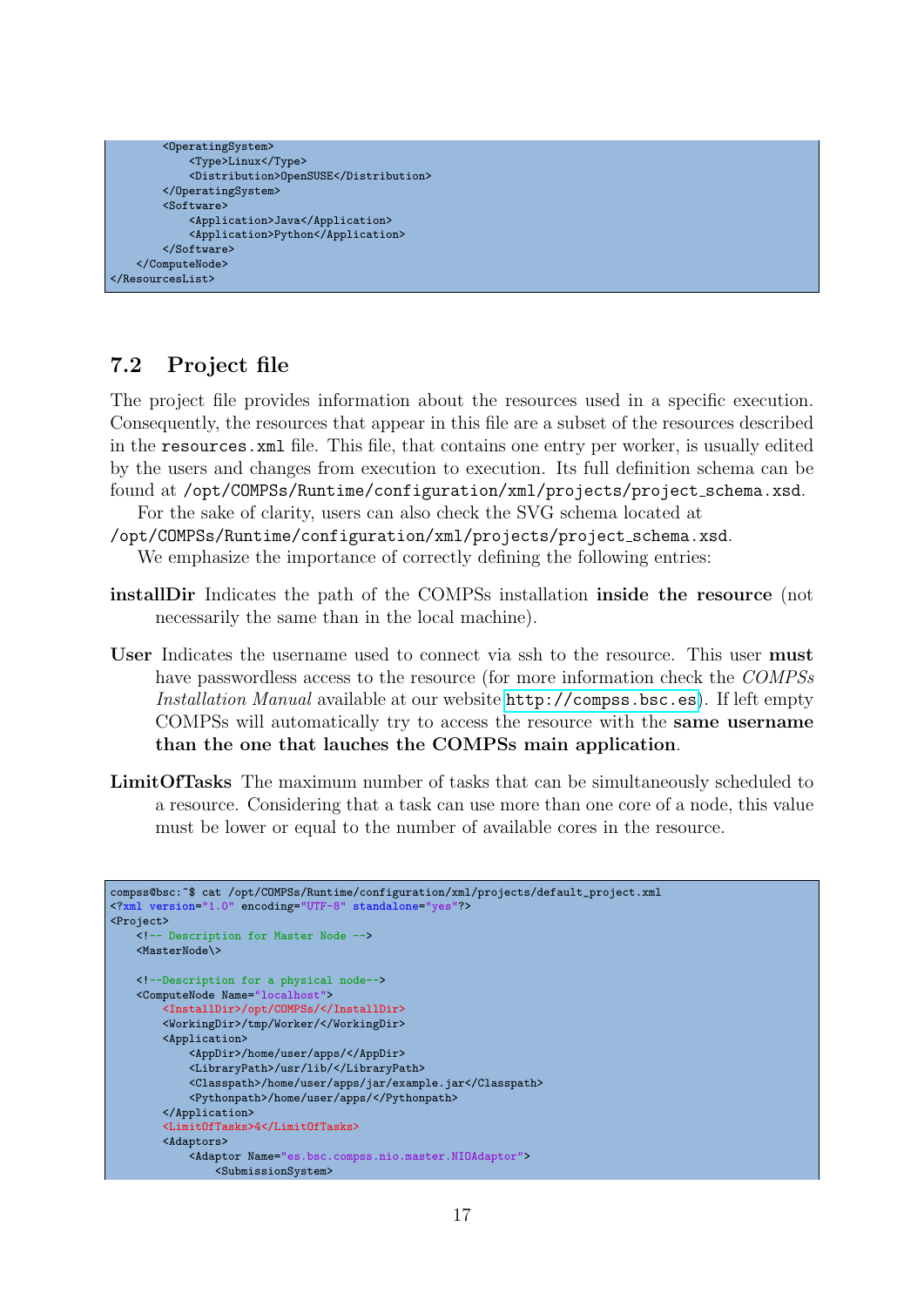```
<Interactive/>
                </SubmissionSystem>
                <Ports>
                    <MinPort>43001</MinPort>
                    <MaxPort>43002</MaxPort>
                </Ports>
                <User>user</User>
            </Adaptor>
        </Adaptors>
   </ComputeNode>
</Project>
```
#### <span id="page-22-0"></span>7.3 Configuration examples

In the next subsections we provide specific information about the services, shared disks, cluster and cloud configurations and several project.xml and resources.xml examples.

#### <span id="page-22-1"></span>7.3.1 Parallel execution on one single process configuration

The most basic execution that COMPSs supports is using no remote workers and running all the tasks internally within the same process that hosts the application execution. To enable the parallel execution of the application, the user needs to set up the runtime and provide a description of the resources available on the node. For that purpose, the user describes within the <MasterNode> tag of the project.xml file the resources in the same way it describes other nodes' resources on the using the resources.  $xml$  file. Since there is no inter-process communication, adaptors description is not allowed. In the following example, the master will manage the execution of tasks on the MainProcessor CPU of the local node - a quad-core amd64 processor at 3.0GHz - and use up to 16 GB of RAM memory and 200 GB of storage.

```
<?xml version="1.0" encoding="UTF-8" standalone="yes"?>
<Project>
   <MasterNode>
       <Processor Name="MainProcessor">
            <ComputingUnits>4</ComputingUnits>
            <Architecture>amd64</Architecture>
            <Speed>3.0</Speed>
        </Processor>
        <Memory>
           <Size>16</Size>
        </Memory>
        <Storage>
            <Size>200.0</Size>
        </Storage>
   </MasterNode>
</Project>
```
If no other nodes are available, the list of resources on the resources.xml file is empty as shown in the following file sample. Otherwise, the user can define other nodes besides the master node as described in the following section, and the runtime system will orchestrate the task execution on both the local process and on the configured remote nodes.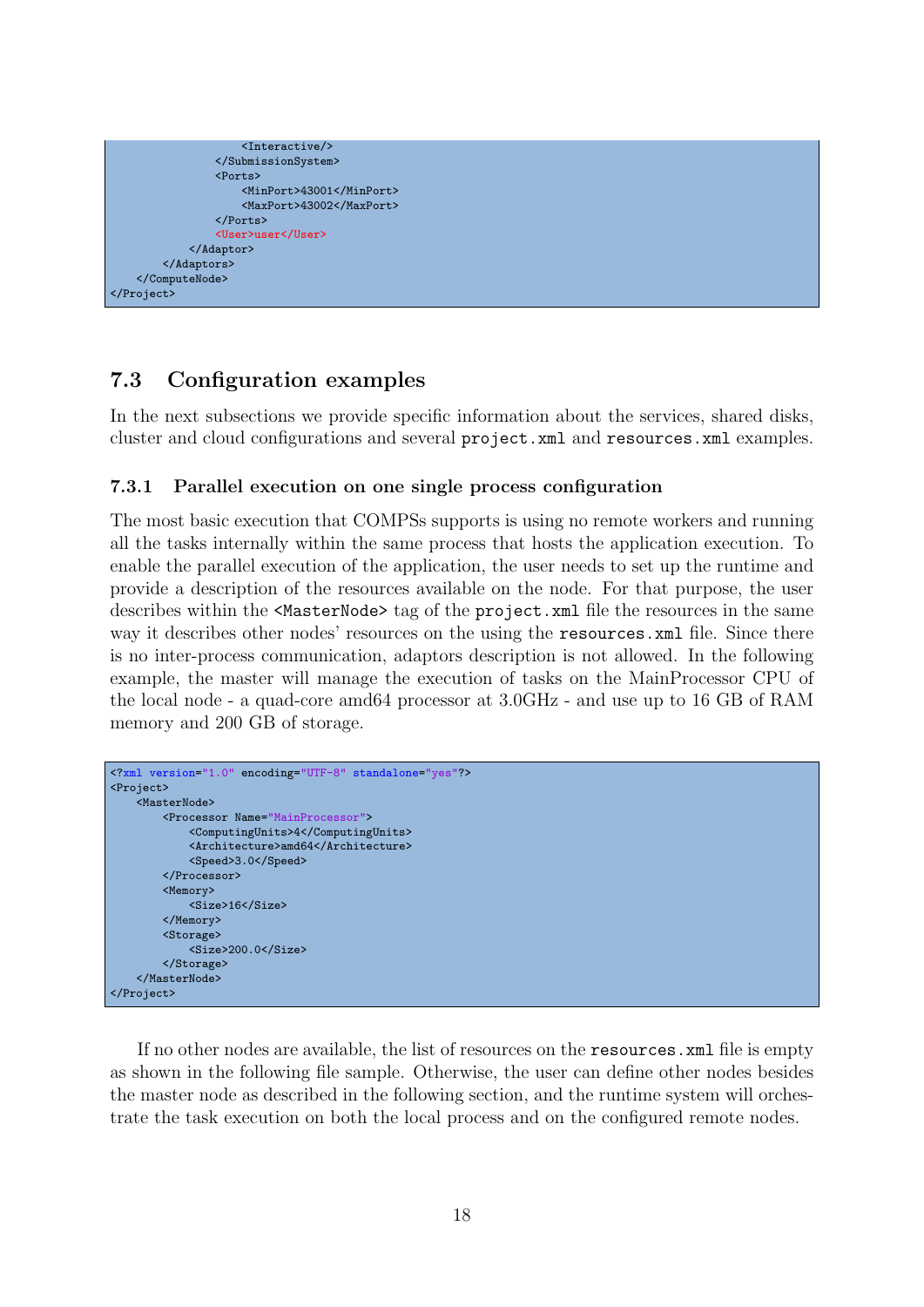#### <span id="page-23-0"></span>7.3.2 Cluster and grid configuration (static resources)

In order to use external resources to execute the applications, the following steps have to be followed:

- 1. Install the COMPSs Worker package (or the full COMPSs Framework package) on all the new resources following the Installation manual available at [http://compss.](http://compss.bsc.es) [bsc.es](http://compss.bsc.es) .
- 2. Set SSH passwordless access to the rest of the remote resources.
- 3. Create the WorkingDir directory in the resource (remember this path because it is needed for the project.xml configuration).
- 4. Manually deploy the application on each node.

The resources.xml and the project.xml files must be configured accordingly. Here we provide examples about configuration files for Grid and Cluster environments.

```
<?xml version="1.0" encoding="UTF-8" standalone="yes"?>
<ResourcesList>
    <ComputeNode Name="hostname1.domain.es">
       <Processor Name="MainProcessor">
            <ComputingUnits>4</ComputingUnits>
        </Processor>
        <Adaptors>
            <Adaptor Name="es.bsc.compss.nio.master.NIOAdaptor">
                <SubmissionSystem>
                    <Interactive/>
                </SubmissionSystem>
                <Ports>
                    <MinPort>43001</MinPort>
                    <MaxPort>43002</MaxPort>
                </Ports>
            </Adaptor>
            <Adaptor Name="es.bsc.compss.gat.master.GATAdaptor">
                <SubmissionSystem>
                    <Batch>
                        <Queue>sequential</Queue>
                    </Batch>
                    <Interactive/>
                </SubmissionSystem>
                <BrokerAdaptor>sshtrilead</BrokerAdaptor>
            </Adaptor>
        </Adaptors>
    </ComputeNode>
    <ComputeNode Name="hostname2.domain.es">
      ...
    </ComputeNode>
</ResourcesList>
```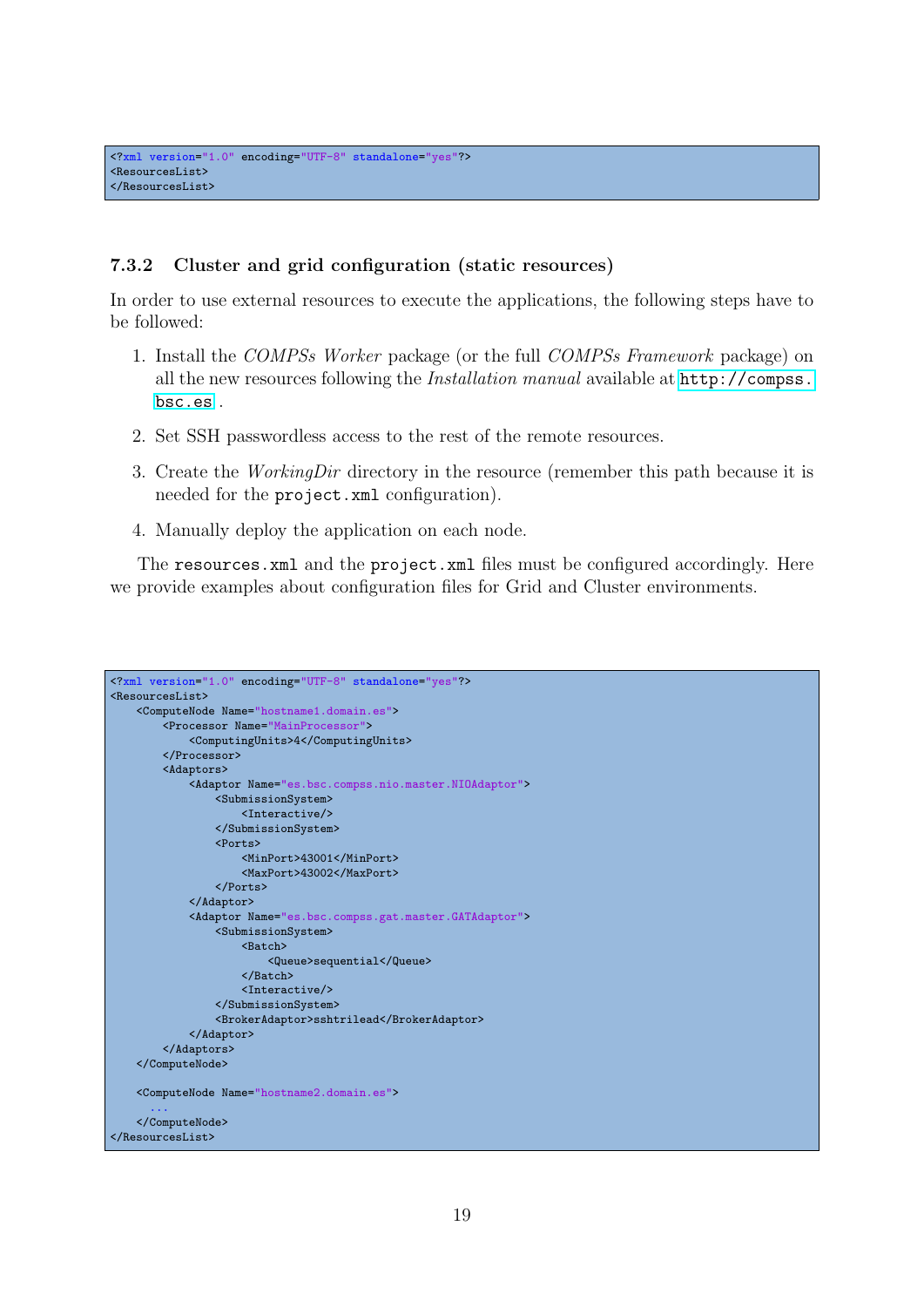```
<?xml version="1.0" encoding="UTF-8" standalone="yes"?>
<Project>
   <MasterNode/>
   <ComputeNode Name="hostname1.domain.es">
       <InstallDir>/opt/COMPSs/</InstallDir>
       <WorkingDir>/tmp/COMPSsWorker1/</WorkingDir>
       <User>user</User>
       <LimitOfTasks>2</LimitOfTasks>
   </ComputeNode>
   <ComputeNode Name="hostname2.domain.es">
      ...
   </ComputeNode>
</Project>
```
#### <span id="page-24-0"></span>7.3.3 Shared Disks configuration example

Configuring shared disks might reduce the amount of data transfers improving the application performance. To configure a shared disk the users must:

- 1. Define the shared disk and its capabilities
- 2. Add the shared disk and its mountpoint to each worker
- 3. Add the shared disk and its mountpoint to the master node

Next example illustrates steps 1 and 2. The  $\langle$ SharedDisk> tag adds a new shared disk named sharedDisk0 and the <AttachedDisk> tag adds the mountpoint of a named shared disk to a specific worker.

```
<?xml version="1.0" encoding="UTF-8" standalone="yes"?>
<ResourcesList>
   <SharedDisk Name="sharedDisk0">
       <Storage>
            <Size>100.0</Size>
            <Type>Persistent</Type>
        </Storage>
   </SharedDisk>
   <ComputeNode Name="localhost">
      ...
      <SharedDisks>
        <AttachedDisk Name="sharedDisk0">
          <MountPoint>/tmp/SharedDisk/</MountPoint>
        </AttachedDisk>
      </SharedDisks>
   </ComputeNode>
</ResourcesList>
```
On the other side, to add the shared disk to the master node, the users must edit the project.xml file. Next example shows how to attach the previous sharedDisk0 to the master node: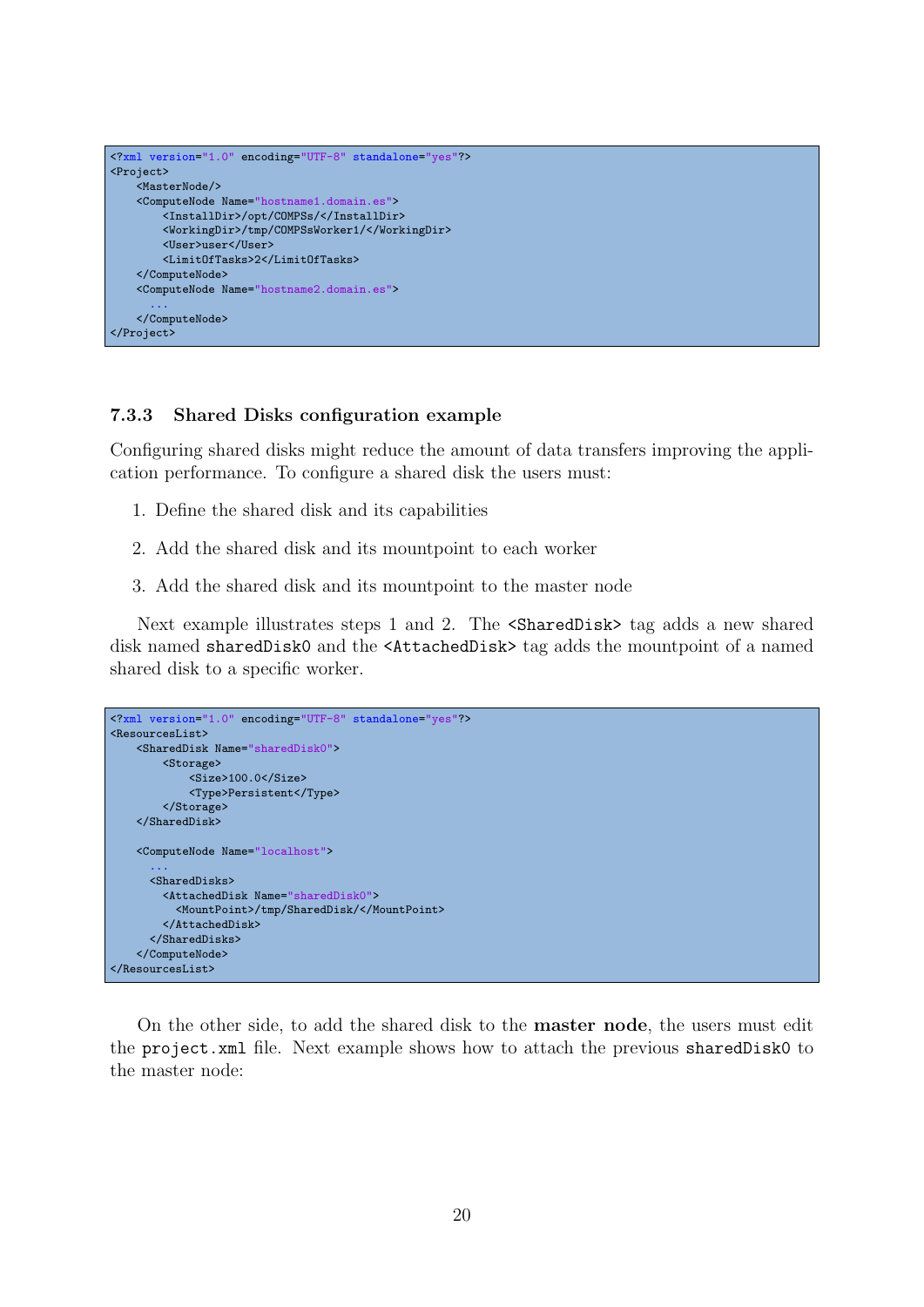

Notice that the resources.xml file can have multiple SharedDisk definitions and that the SharedDisks tag (either in the resources.xml or in the project.xml files) can have multiple AttachedDisk childrens to mount several shared disks on the same worker or master.

#### <span id="page-25-0"></span>7.3.4 Cloud configuration (dynamic resources)

In order to use cloud resources to execute the applications, the following steps have to be followed:

- 1. Prepare cloud images with the COMPSs Worker package or the full COMPSs Framework package installed.
- 2. The application will be deployed automatically during execution but the users need to set up the configuration files to specify the application files that must be deployed.

The COMPSs runtime communicates with a cloud manager by means of connectors. Each connector implements the interaction of the runtime with a given provider's API, supporting four basic operations: ask for the price of a certain VM in the provider, get the time needed to create a VM, create a new VM and terminate a VM. This design allows connectors to abstract the runtime from the particular API of each provider and facilitates the addition of new connectors for other providers.

The resources.xml file must contain one or more <CloudProvider> tags that include the information about a particular provider, associated to a given connector. The tag must have an attribute Name to uniquely identify the provider. Next example summarizes the information to be specified by the user inside this tag.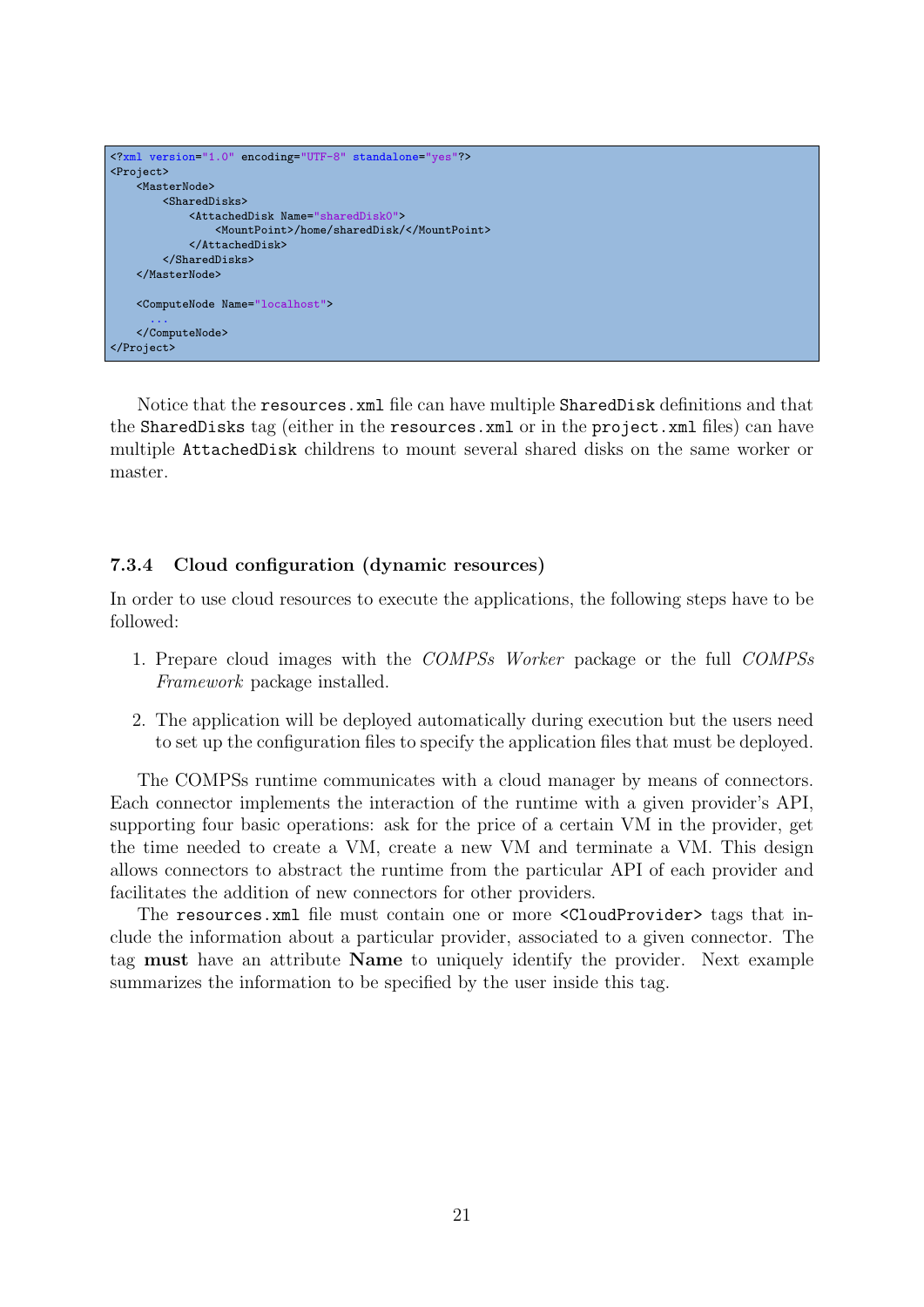```
<?xml version="1.0" encoding="UTF-8" standalone="yes"?>
<ResourcesList>
    <CloudProvider Name="PROVIDER_NAME">
        <Endpoint>
            <Server>https://PROVIDER_URL</Server>
            <ConnectorJar>CONNECTOR_JAR</ConnectorJar>
            <ConnectorClass>CONNECTOR_CLASS</ConnectorClass>
        </Endpoint>
        <Images>
            <Image Name="Image1">
                <Adaptors>
                    <Adaptor Name="es.bsc.compss.nio.master.NIOAdaptor">
                        <SubmissionSystem>
                            <Interactive/>
                        </SubmissionSystem>
                        <Ports>
                            <MinPort>43001</MinPort>
                            <MaxPort>43010</MaxPort>
                        </Ports>
                    </Adaptor>
                </Adaptors>
                <OperatingSystem>
                    <Type>Linux</Type>
                </OperatingSystem>
                <Software>
                    <Application>Java</Application>
                </Software>
                <Price>
                    <TimeUnit>100</TimeUnit>
                    <PricePerUnit>36.0</PricePerUnit>
                </Price>
            </Image>
            <Image Name="Image2">
                <Adaptors>
                    <Adaptor Name="es.bsc.compss.nio.master.NIOAdaptor">
                        .<br><SubmissionSystem>
                            <Interactive/>
                        </SubmissionSystem>
                        <Ports>
                            <MinPort>43001</MinPort>
                            <MaxPort>43010</MaxPort>
                        </Ports>
                    </Adaptor>
                </Adaptors>
            </Image>
        </Images>
        <InstanceTypes>
            <InstanceType Name="Instance1">
                <Processor Name="P1">
                    <ComputingUnits>4</ComputingUnits>
                    <Architecture>amd64</Architecture>
                    <Speed>3.0</Speed>
                </Processor>
                <Processor Name="P2">
                    <ComputingUnits>4</ComputingUnits>
                </Processor>
                <Memory>
                    <Size>1000.0</Size>
                </Memory>
                <Storage>
                    <Size>2000.0</Size>
                </Storage>
            </InstanceType>
            <InstanceType Name="Instance2">
                <Processor Name="P1">
                    <ComputingUnits>4</ComputingUnits>
                </Processor>
            </InstanceType>
         </InstanceTypes>
```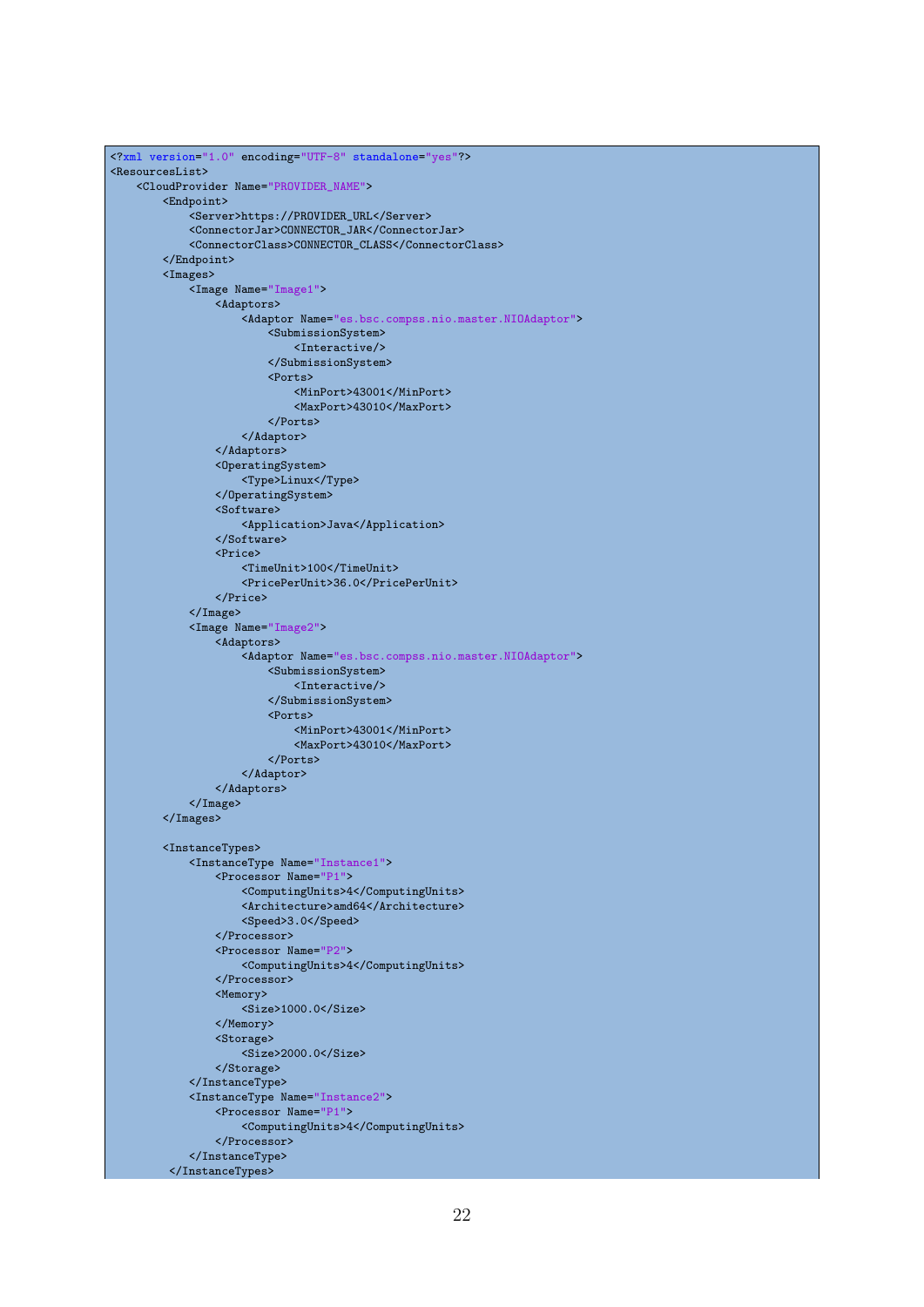The project.xml complements the information about a provider listed in the resources.xml file. This file can contain a  $\langle$ Cloud> tag where to specify a list of providers, each with a <CloudProvider> tag, whose name attribute must match one of the providers in the resources.xml file. Thus, the project.xml file must contain a subset of the providers specified in the resources.xml file. Next example summarizes the information to be specified by the user inside this  $\langle$ Cloud $\rangle$  tag.

```
<?xml version="1.0" encoding="UTF-8" standalone="yes"?>
<Project>
    \zetaCloud>
        <InitialVMs>1</InitialVMs>
        <MinimumVMs>1</MinimumVMs>
        <MaximumVMs>4</MaximumVMs>
        <CloudProvider Name="PROVIDER_NAME">
            <LimitOfVMs>4</LimitOfVMs>
            <Properties>
                <Property Context="C1">
                    <Name>P1</Name>
                    <Value>V1</Value>
                </Property>
                <Property>
                    <Name>P2</Name>
                    <Value>V2</Value>
                </Property>
            </Properties>
            <Images>
                <Image Name="Image1">
                    <InstallDir>/opt/COMPSs/</InstallDir>
                    <WorkingDir>/tmp/Worker/</WorkingDir>
                    <User>user</User>
                    <Application>
                        <Pythonpath>/home/user/apps/</Pythonpath>
                    </Application>
                    <LimitOfTasks>2</LimitOfTasks>
                    <Package>
                        <Source>/home/user/apps/</Source>
                        <Target>/tmp/Worker/</Target>
                        <IncludedSoftware>
                            <Application>Java</Application>
                            <Application>Python</Application>
                        </IncludedSoftware>
                    </Package>
                    <Package>
                        <Source>/home/user/apps/</Source>
                        <Target>/tmp/Worker/</Target>
                    </Package>
                    <Adaptors>
                        <Adaptor Name="es.bsc.compss.nio.master.NIOAdaptor">
                            -<br><SubmissionSystem>
                                <Interactive/>
                            </SubmissionSystem>
                            <Ports>
                                 <MinPort>43001</MinPort>
                                 <MaxPort>43010</MaxPort>
                            </Ports>
                        </Adaptor>
                    </Adaptors>
                </Image>
                <Image Name="Image2">
                    <InstallDir>/opt/COMPSs/</InstallDir>
                    <WorkingDir>/tmp/Worker/</WorkingDir>
```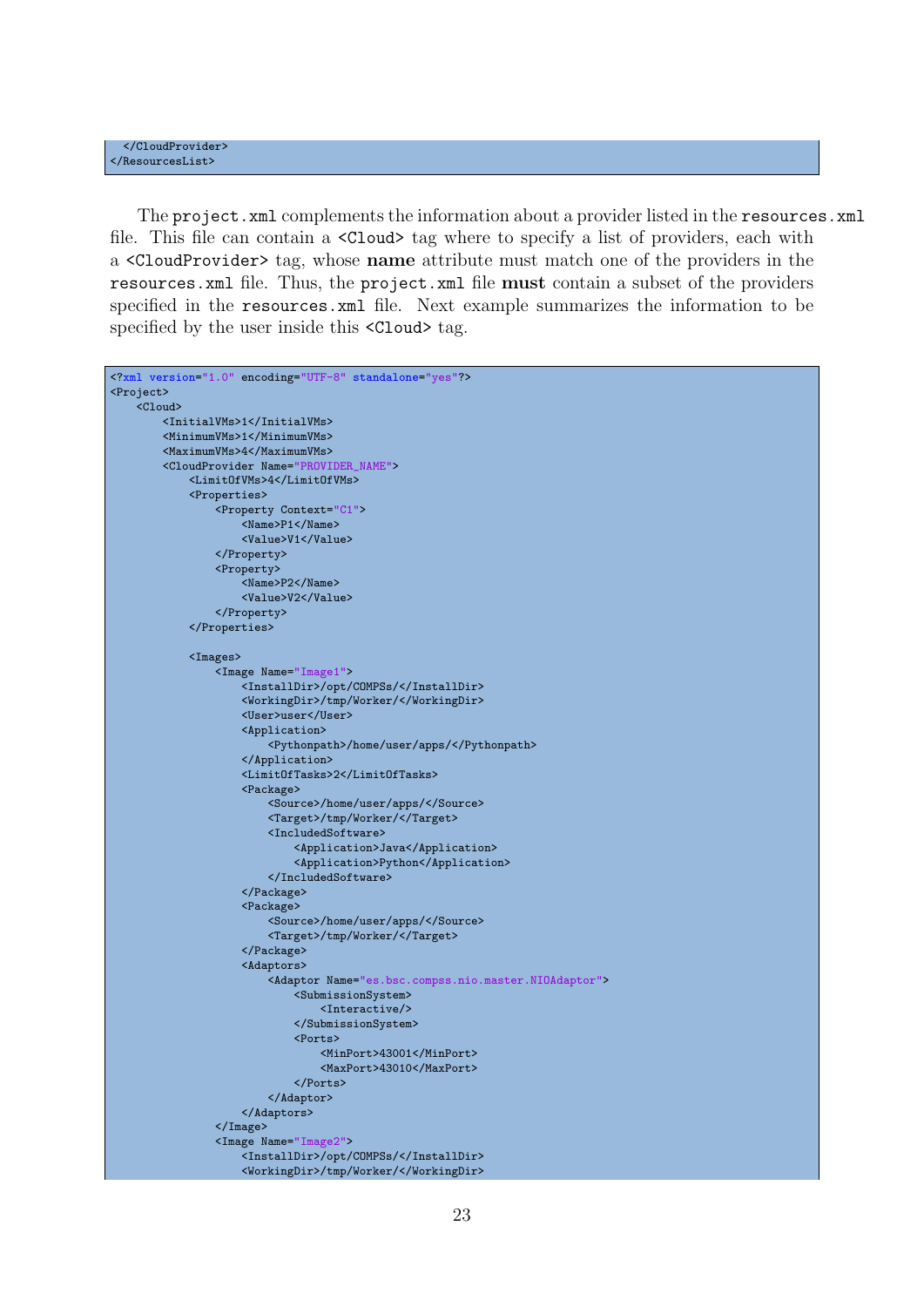

For any connector the Runtime is capable to handle the next list of properties:

| <b>Name</b>              | Description                         |
|--------------------------|-------------------------------------|
| provider-user            | Username to login in the provider   |
| provider-user-credential | Credential to login in the provider |
| time-slot                | Time slot                           |
| estimated-creation-time  | Estimated VM creation time          |
| max-vm-creation-time     | Maximum VM creation time            |

<span id="page-28-1"></span>Table 1: Connector supported properties in the project.xml file.

Additionally, for any connector based on SSH, the Runtime automatically handles the next list of properties:

| Name                | Description                                                |
|---------------------|------------------------------------------------------------|
| vm-user             | User to login in the VM                                    |
| vm-password         | Password to login in the VM                                |
| vm-keypair-name     | Name of the Keypair to login in the VM                     |
| vm-keypair-location | Location (in the master) of the Keypair to login in the VM |

<span id="page-28-2"></span>Table 2: Properties supported by any SSH based connector in the project.xml file.

Finally, the next sections provide a more accurate description of each of the currently available connector and its specific properties.

#### <span id="page-28-0"></span>7.3.4.1 Cloud connectors: rOCCI

The connector uses the rOCCI binary client<sup>[1](#page-28-3)</sup> (version newer or equal than  $4.2.5$ ) which has to be installed in the node where the COMPSs main application is executed.

This connector needs additional files providing details about the resource templates available on each provider. This file is located under

<COMPSs INSTALL DIR>/configuration/xml/templates path. Additionally, the user must define the virtual images flavors and instance types offered by each provider; thus,

<span id="page-28-3"></span><sup>1</sup><https://appdb.egi.eu/store/software/rocci.cli>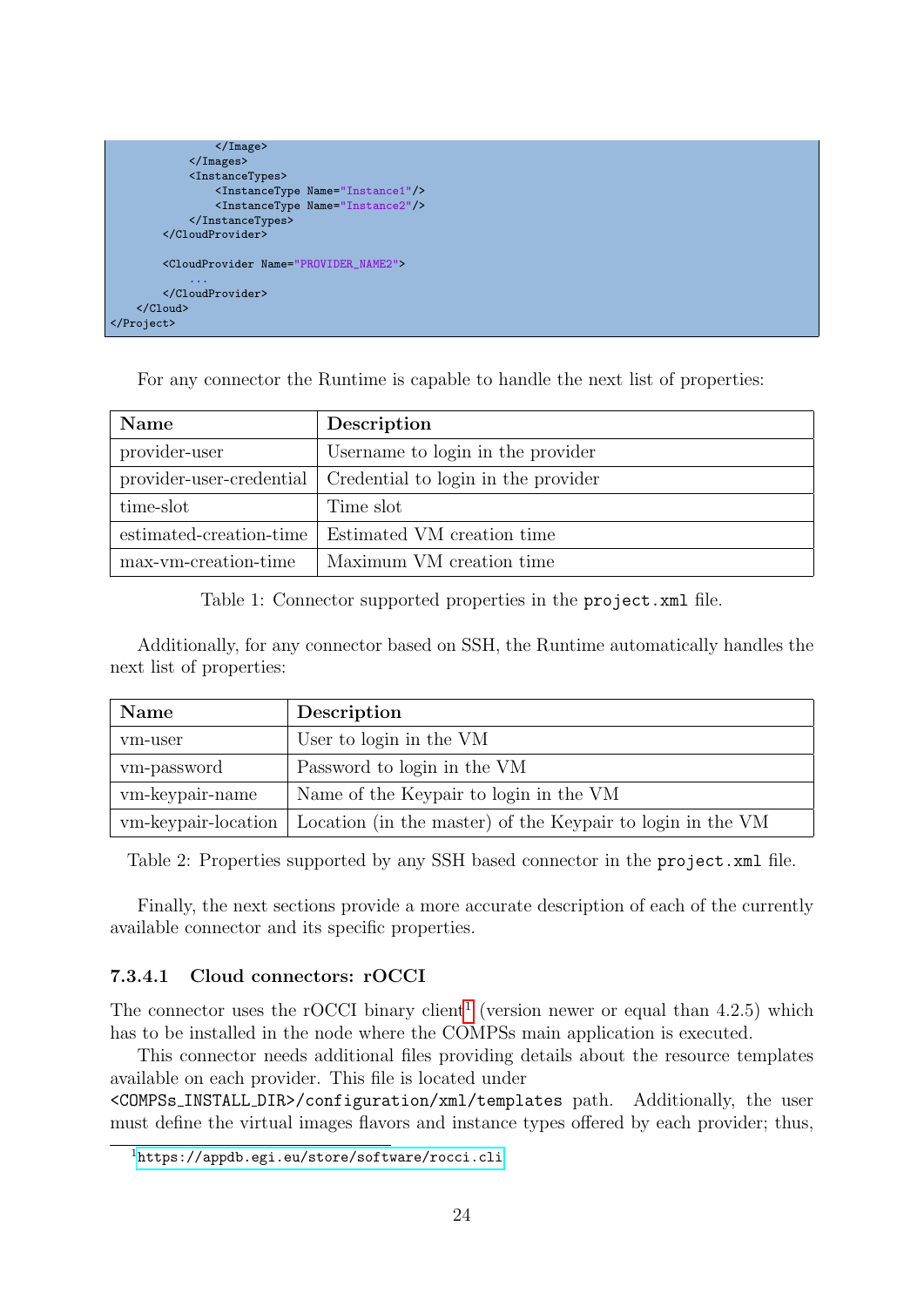when the runtime decides the creation of a VM, the connector selects the appropriate image and resource template according to the requirements (in terms of CPU, memory, disk, etc) by invoking the rOCCI client through Mixins (heritable classes that override and extend the base templates).

Table [3](#page-29-0) contains the rOCCI specific properties that must be defined under the Provider tag in the project.xml file and Table [3](#page-29-0) contains the specific properties that must be defined under the Instance tag.

| Name           | Description                                               |
|----------------|-----------------------------------------------------------|
| auth           | Authentication method, x509 only supported                |
| user-cred      | Path of the VOMS proxy                                    |
| $ca$ -path     | Path to CA certificates directory                         |
| ca-file        | Specific CA filename                                      |
| owner          | Optional. Used by the PMES Job-Manager                    |
| jobname        | Optional. Used by the PMES Job-Manager                    |
| timeout        | Maximum command time                                      |
| username       | Username to connect to the back-end cloud provider        |
| password       | Password to connect to the back-end cloud provider        |
| voms           | Enable VOMS authentication                                |
| media-type     | Media type                                                |
| resource       | Resource type                                             |
| attributes     | Extra resource attributes for the back-end cloud provider |
| context        | Extra context for the back-end cloud provider             |
| action         | Extra actions for the back-end cloud provider             |
| mixin          | Mixin definition                                          |
| link           | Link                                                      |
| trigger-action | Adds a trigger                                            |
| $log-to$       | Redirect command logs                                     |
| skip-ca-check  | Skips CA checks                                           |
| filter         | Filters command output                                    |
| dump-model     | Dumps the internal model                                  |
| debug          | Enables the debug mode on the connector commands          |
| verbose        | Enables the verbose mode on the connector commands        |

<span id="page-29-0"></span>Table 3: rOCCI extensions in the project.xml file.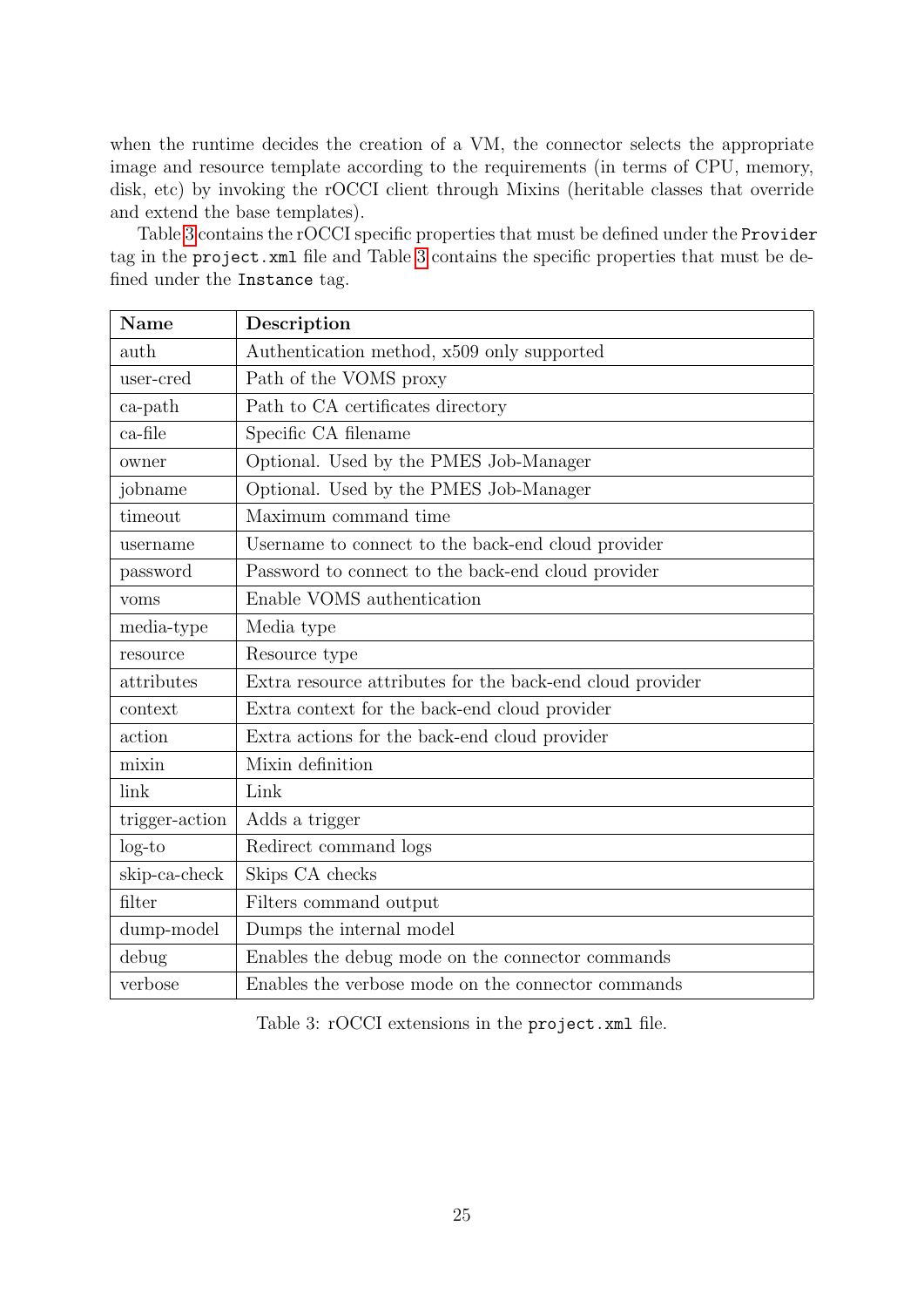<span id="page-30-3"></span>

| Instance   | Multiple entries of resource templates.                                                 |
|------------|-----------------------------------------------------------------------------------------|
| Type       | Name of the resource template. It has to be the same name<br>than in the previous files |
| <b>CPU</b> | Number of cores                                                                         |
| Memory     | Size in GB of the available RAM                                                         |
| Disk       | Size in GB of the storage                                                               |
| Price      | Cost per hour of the instance                                                           |

Table 4: Configuration of the <provider>.xml templates file.

#### <span id="page-30-0"></span>7.3.4.2 Cloud connectors: JClouds

The JClouds connector is based on the JClouds API version 1.9.1. Table [5](#page-30-4) shows the extra available options under the Properties tag that are used by this connector.

| Name Description                                                |
|-----------------------------------------------------------------|
| provider   Back-end provider to use with JClouds (i.e. aws-ec2) |

<span id="page-30-4"></span>Table 5: JClouds extensions in the project.xml file.

#### <span id="page-30-1"></span>7.3.4.3 Cloud connectors: Docker

This connector uses a Java API client from <https://github.com/docker-java/docker-java>, version 3.0.3. It has not additional options. Make sure that the image/s you want to load are pulled before running COMPSs with docker pull IMAGE. Otherwise, the connectorn will throw an exception.

#### <span id="page-30-2"></span>7.3.4.4 Cloud connectors: Mesos

The connector uses the v0 Java API for Mesos which has to be installed in the node where the COMPSs main application is executed. This connector creates a Mesos framework and it uses Docker images to deploy workers, each one with an own IP address.

By default it does not use authentication and the timeout timers are set to 3 minutes (180.000 milliseconds). The list of optional properties available from connector is shown in Table [6.](#page-31-1)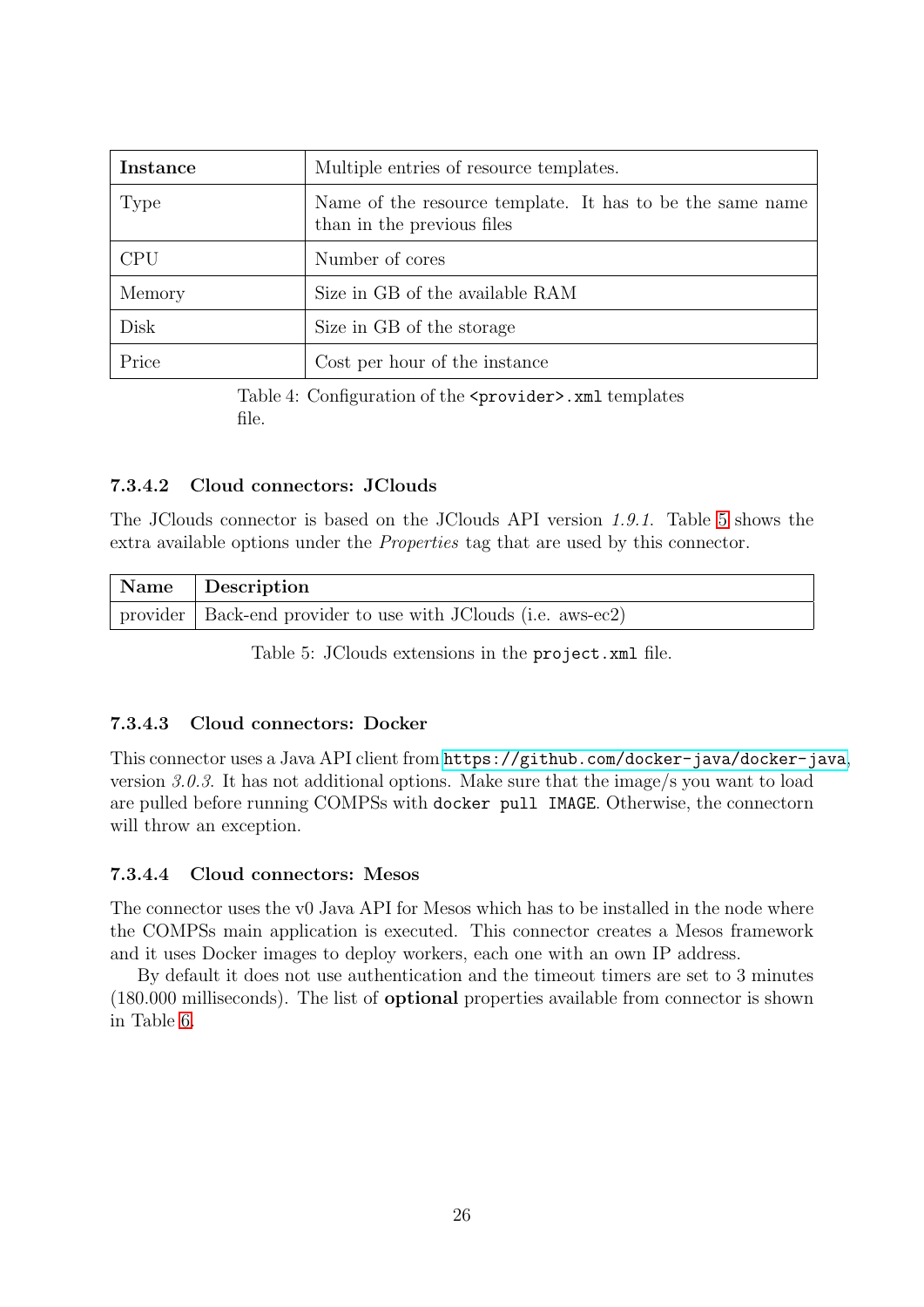| Name                                   | Description                                   |
|----------------------------------------|-----------------------------------------------|
| mesos-framework-name                   | Framework name to show in Mesos.              |
| mesos-woker-name                       | Worker names to show in Mesos.                |
| mesos-framework-hostname               | Framework hostname to show in Mesos.          |
| mesos-checkpoint                       | Checkpoint for the framework.                 |
| mesos-authenticate                     | Uses authentication? (true/false)             |
| mesos-principal                        | Principal for authentication.                 |
| mesos-secret                           | Secret for authentication.                    |
| mesos-framework-register-timeout       | Timeout to wait for Framework to register.    |
| mesos-framework-register-timeout-units | Time units to wait for register.              |
| mesos-worker-wait-timeout              | Timeout to wait for worker to be created.     |
| mesos-worker-wait-timeout-units        | Time units for waiting creation.              |
| mesos-worker-kill-timeout              | Number of units to wait for killing a worker. |
| mesos-worker-kill-timeout-units        | Time units to wait for killing.               |
| mesos-docker-command                   | Command to use at start for each worker.      |
| mesos-containerizer                    | Containers to use: (MESOS/DOCKER)             |
| mesos-docker-network-type              | Network type to use: (BRIDGE/HOST/USER)       |
| mesos-docker-network-name              | Network name to use for workers.              |
| mesos-docker-mount-volume              | Mount volume on workers? (true/false)         |
| mesos-docker-volume-host-path          | Host path for mounting volume.                |
| mesos-docker-volume-container-path     | Container path to mount volume.               |

<span id="page-31-1"></span>Table 6: Mesos connector options in project.xml file.

\* TimeUnit avialable values: DAYS, HOURS, MICROSECONDS, MILLISECONDS, MINUTES, NANOSECONDS, SECONDS.

#### <span id="page-31-0"></span>7.3.5 Services configuration

To allow COMPSs applications to use WebServices as tasks, the resources.xml can include a special type of resource called Service. For each WebService it is necessary to specify its wsdl, its name, its namespace and its port.

```
<?xml version="1.0" encoding="UTF-8" standalone="yes"?>
<ResourcesList>
   <ComputeNode Name="localhost">
      ...
    </ComputeNode>
   <Service wsdl="http://bscgrid05.bsc.es:20390/hmmerobj/hmmerobj?wsdl">
       <Name>HmmerObjects</Name>
       <Namespace>http://hmmerobj.worker</Namespace>
       <Port>HmmerObjectsPort</Port>
   </Service>
</ResourcesList>
```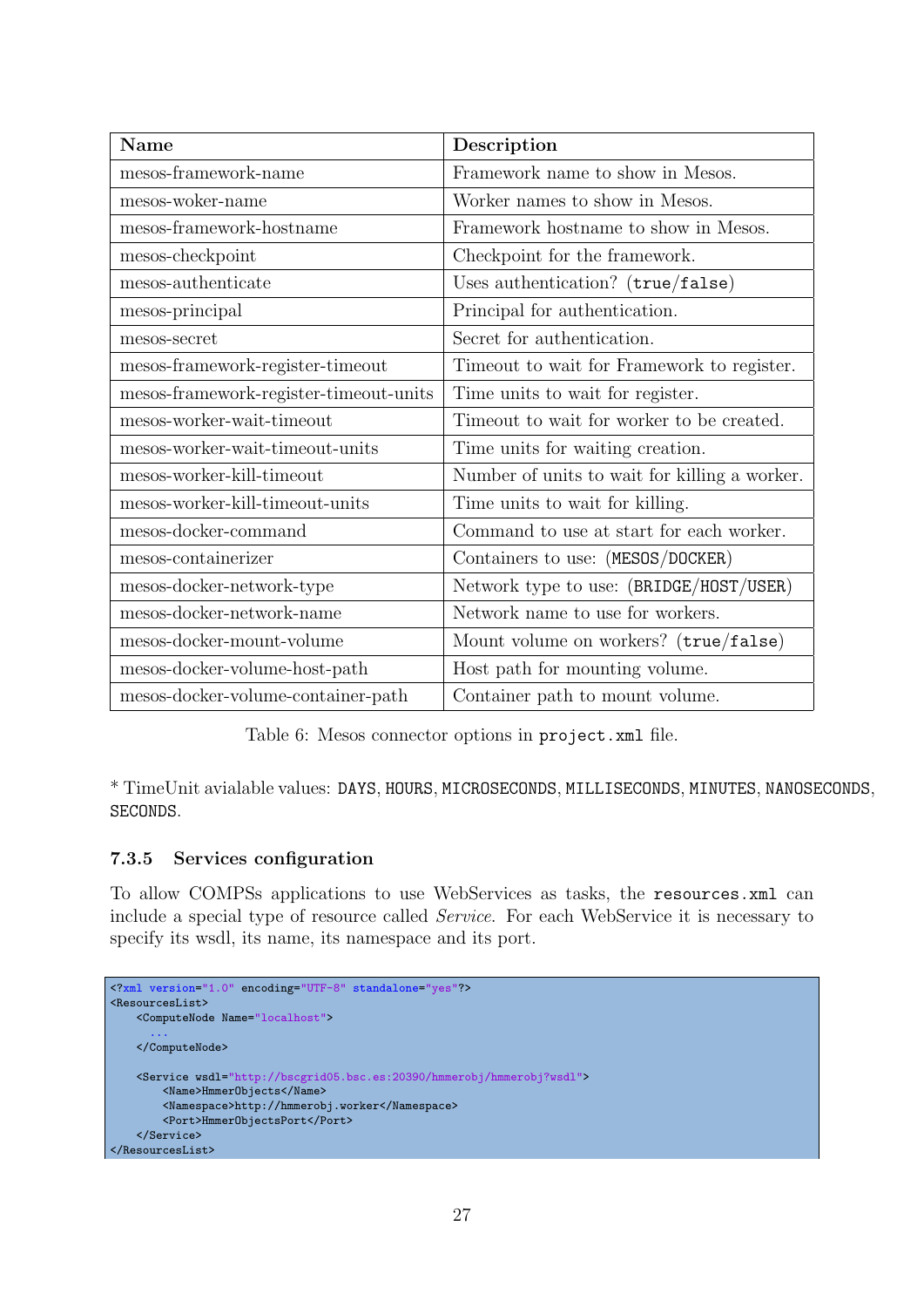When configuring the project. xml file it is necessary to include the service as a worker by adding an special entry indicating only the name and the limit of tasks as shown in the following example: